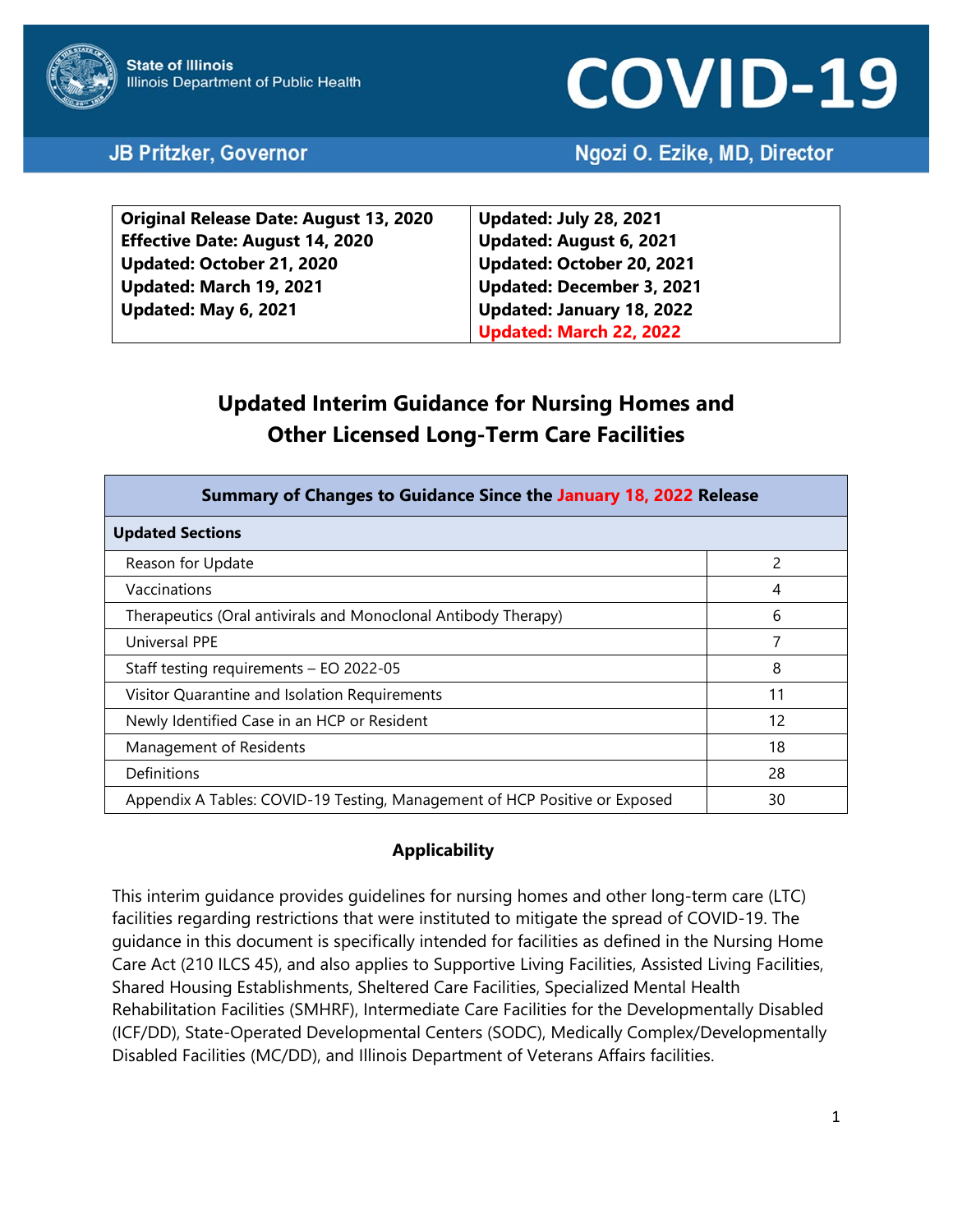#### **Non-discrimination Statement**

It is essential that health care institutions operate within an ethical framework and consistent with civil rights laws that prohibit discrimination in the delivery of health care. Specifically, in allocating health care resources or services during public health emergencies, health care institutions are prohibited from using factors including, but not limited to, race, ethnicity, sex, gender identity, national origin, sexual orientation, religious affiliation, age, and disability. For additional information, refer to: [Guidance Relating to Non-Discrimination in Medical Treatment](http://www.dph.illinois.gov/covid19/community-guidance/guidance-affirming-non-discrimination-medical-treatment)  [for Novel Coronavirus 2019 \(COVID-19\).](http://www.dph.illinois.gov/covid19/community-guidance/guidance-affirming-non-discrimination-medical-treatment)

#### **Reason for Update**

#### **New Guidance released from the CDC and new State of Illinois Executive Order**

On February 2, 2022, the Centers for Disease Control and Prevention (CDC) updated the Interim [Infection Prevention and Control Recommendations to Prevent SARS-CoV-2 Spread in Nursing](https://www.cdc.gov/coronavirus/2019-ncov/hcp/long-term-care.html)  [Homes](https://www.cdc.gov/coronavirus/2019-ncov/hcp/long-term-care.html) to incorporate ["up to date"](https://www.cdc.gov/coronavirus/2019-ncov/vaccines/stay-up-to-date.html) as the preferred description of an individual's vaccination status, and shortened the time required for quarantine.

The Governor's Executive Order on February 4, 2022 (Executive Order 2022-05) reissued previous COVID-19 executive orders and is applicable to nursing homes and other long-term care (LTC) facilities.

Notably, [Executive Order 2022-05](https://coronavirus.illinois.gov/resources/executive-orders/display.executive-order-number-05.2022.html) revised the state requirement for vaccination of health care workers to require that, beginning March [1](#page-1-0)5, 2022, all health care workers<sup>1</sup> at skilled nursing and intermediate care facilities licensed under the Nursing Home Care Act, facilities licensed under the ID/DD Community Care Act, and facilities licensed under the MC/DD Act, must be up-todate on COVID-19 vaccinations in order to be considered fully vaccinated against COVID-19.

An individual is considered "up to date" on COVID-19 vaccinations when they have received all CDC-recommended COVID-19 vaccines, including any booster dose(s) when eligible. Additionally, IDPH revised its emergency rules to provide that staff at these facilities who are not up to date must undergo testing for COVID-19 twice weekly, with tests administered at least three days apart ( 77 Ill. Admin. Code 300.698; 77 Ill. Admin. Code 600.759; 77 Ill. Admin Code

<span id="page-1-0"></span><sup>&</sup>lt;sup>1</sup> Health Care Worker, as defined in Executive Order 2021-22, means any person who (1) is employed by, volunteers for, or is contracted to provide services for a Health Care Facility, or is employed by an entity that is contracted to provide services to a Health Care Facility, and (2) is in close contact (fewer than 6 feet) with other persons in the facility for more than 15 minutes at least once a week on a regular basis as determined by the Health Care Facility. The term "Health Care Worker" does not include any person who is employed by, volunteers for, or is contracted to provide services for any State-owned or operated facility. The term "Health Care Worker" also does not include any person who is present at the Health Care Facility for only a short period of time and whose moments of close physical proximity to others on site are fleeting (e.g., contractors making deliveries to a site where they remain physically distanced from others or briefly entering a site to pick up a shipment).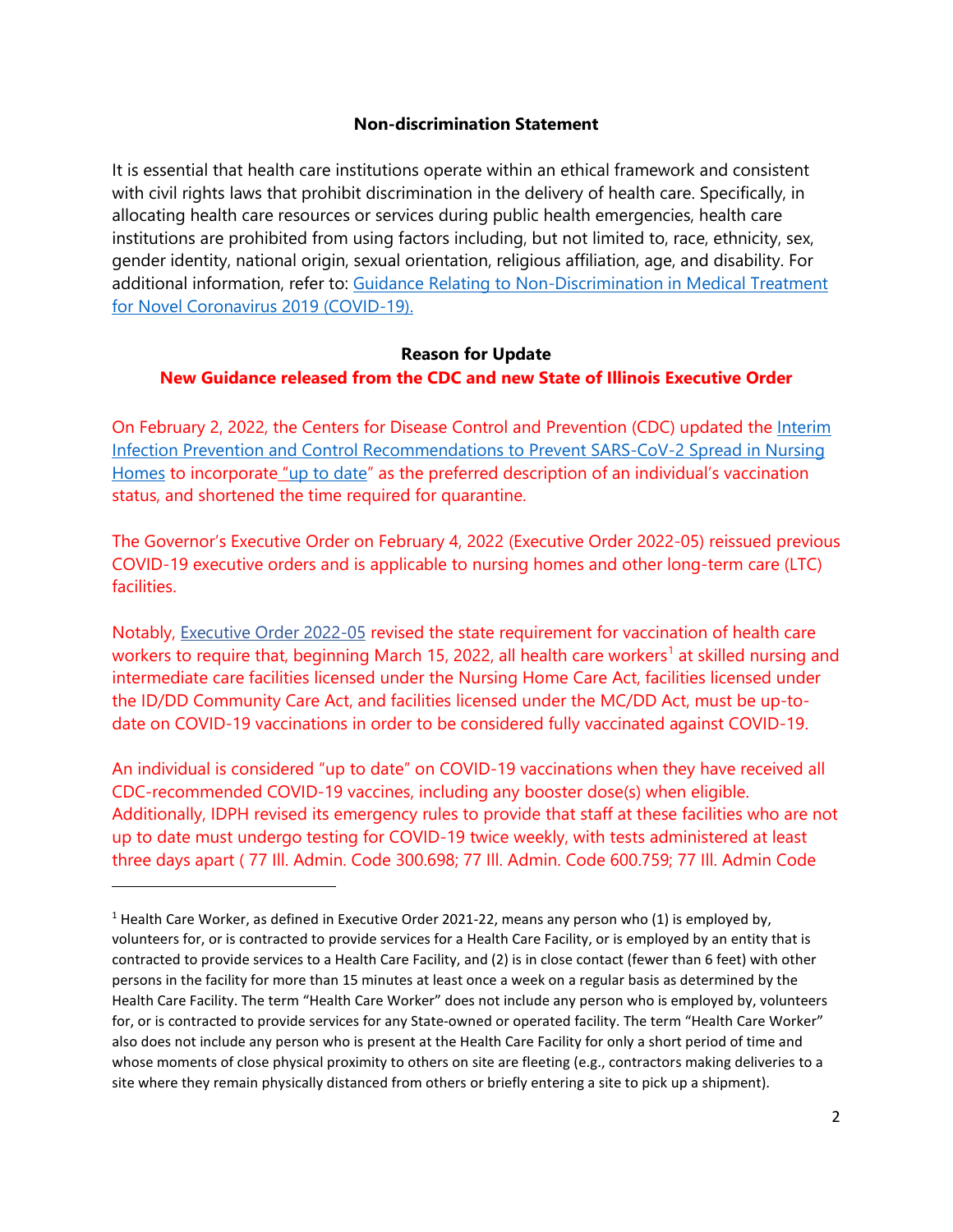350.769). Other requirements related to vaccination and testing in Executive Order 2021-22 (as amended by Executive Order 2021-23, Executive Order 2021-27, and Executive Order 2022-01) remain in effect.

## <span id="page-2-1"></span>**Introduction/Background**

"Older adults living in congregate settings are at high risk for infection by respiratory and other pathogens, such as SARS-CoV-2," the CDC stated February 2, 2022. "Even as nursing homes and other long-term care facilities resume normal practices, they must sustain core infection prevention and control (IPC) practices and remain vigilant for SARS-CoV-2 infection among residents and health care personnel (HCP) in order to prevent spread and to protect residents and HCP from severe infections, hospitalizations, and death."<sup>[2](#page-2-0)</sup>

This IDPH guidance document draws on current best practice recommendations. IDPH will revise and update this document as needed, based on accrued experience, new information, and future guidance from Centers for Medicare and Medicaid Services (CMS) and CDC.

## **The Core Principles of COVID-19 Infection Prevention**

- Vaccination
- Source control (masks, face coverings, and other respiratory protection)
- Resident and staff testing
- Hand hygiene (use of alcohol-based hand rub is preferred)
- Physical distancing
- Appropriate use of personal protective equipment (PPE)
- Instructional signage throughout the facility and communication
- Infection prevention and control education and competency
- Cleaning and disinfecting high frequency touched surfaces and equipment
- Appropriate ventilation and engineering controls to improve air quality
- Effective cohorting

Continuing to take precautions to reduce the risk of transmission of COVID-19 remains vitally important. At this time, not all nursing home residents and staff are [up to date](https://www.cdc.gov/coronavirus/2019-ncov/vaccines/stay-up-to-date.html) on their COVID-19 vaccinations, making it possible for them to still become infected by visitors and through interactions in the community. In addition, individuals can spread COVID-19, including new variants, even if they are vaccinated and up to date with COVID-19 vaccinations. Having a strong IPC program is critical to protect both residents and health care personnel (HCP).

<span id="page-2-0"></span><sup>&</sup>lt;sup>2</sup> Centers for Disease Control and Prevention (CDC). Interim Infection Prevention and Control Recommendations to Prevent SARS-CoV-2 Spread in Nursing Homes. February 2, 2022. [https://www.cdc.gov/coronavirus/2019](https://www.cdc.gov/coronavirus/2019-ncov/hcp/long-term-care.html) [ncov/hcp/long-term-care.html](https://www.cdc.gov/coronavirus/2019-ncov/hcp/long-term-care.html)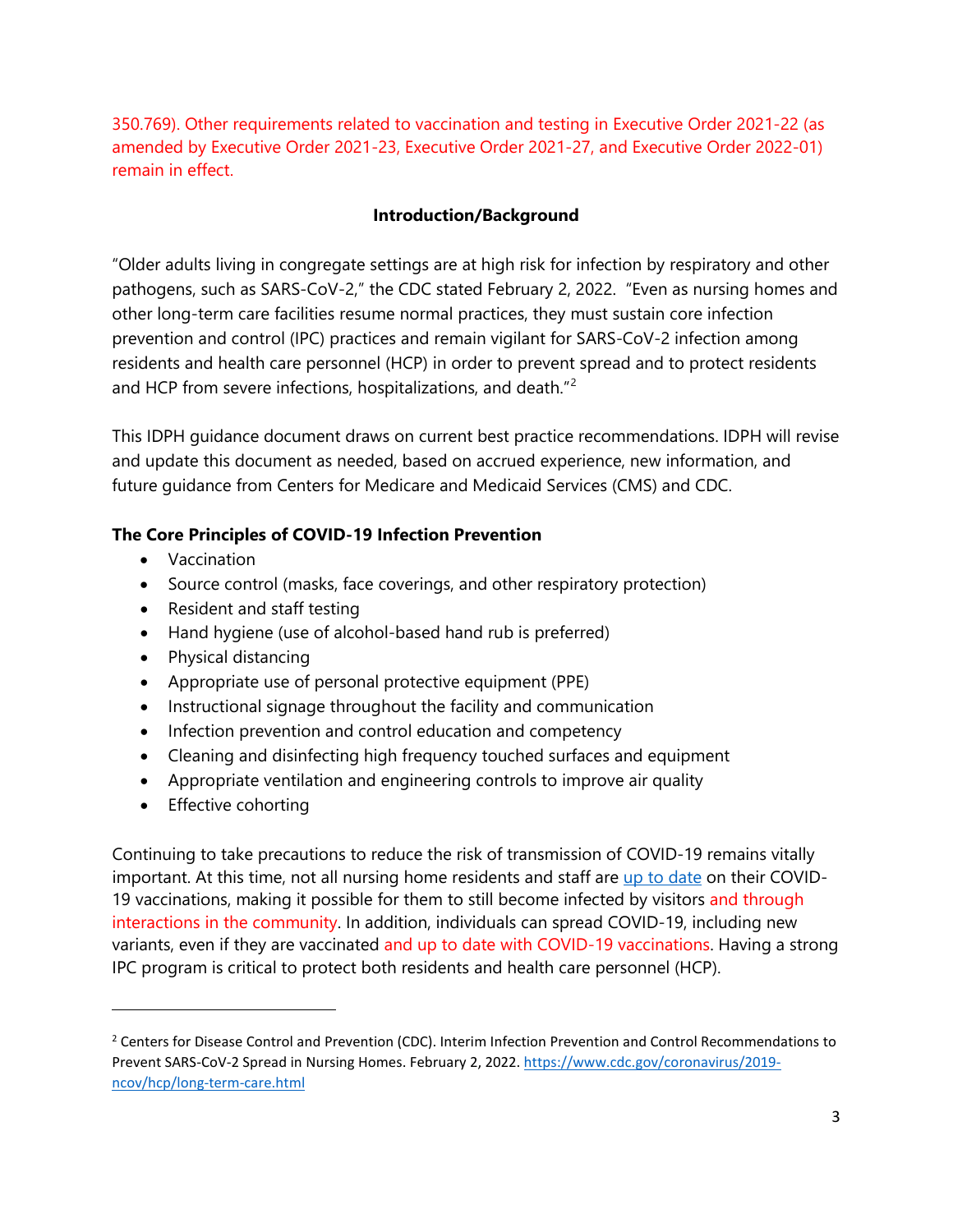## **Use of Engineering Controls and Indoor Air Quality**

When indoors, improving ventilation and increasing the number of times fresh or filtered air enters a room can help reduce viral particle concentration and have been proven to decrease COVID-19 transmission.<sup>[3](#page-3-0)</sup> "The lower the concentration, the less likely viral particles can be inhaled into the lungs (potentially lowering the inhaled dose); contact eyes, nose, and mouth; or fall out of the air to accumulate on surfaces,<sup>[4](#page-3-1)</sup>" according to the CDC.

Improving ventilation practices and interventions can reduce the airborne concentrations and reduce the risk that residents, visitors, and HCP come in contact with viral particles.

Approaches include:

- Increasing the introduction of outdoor air.
- Ensuring ventilation systems are operating properly as defined by **[ASHRAE Standard 62.1.](https://www.ashrae.org/technical-resources/ashrae-standards-and-guidelines)**
- Optimizing the use of engineering controls to reduce or to eliminate exposures.
- Exploring options to improve ventilation delivery and indoor air quality in all shared spaces. The higher number of air exchanges per hour will result in better results with respect to purging airborne contaminants. Refer to the CDC suggested options for Air Changes per [Hour \(ACH\).](https://www.cdc.gov/infectioncontrol/guidelines/environmental/appendix/air.html#tableb1)
- Using portable room air cleaners with a high efficiency particulate air (HEPA) filter to enhance air cleaning. Air cleaners need to have the appropriate CADR (Clean Air Delivery Rate) rating for the room size [e.g., a 300-foot<sup>2</sup> room with an 11-foot ceiling will require a portable air cleaner labeled for a room size of at least 415 foot<sup>2</sup> (300  $\times$  [11/8] = 415)]<sup>3</sup>. CDC [FAQ #5.](https://www.cdc.gov/coronavirus/2019-ncov/community/ventilation.html)
- The following resources provide evidence-based guidance:
	- o [CDC Ventilation in Buildings](https://www.cdc.gov/coronavirus/2019-ncov/community/ventilation.html) (June 2, 2021)
	- o CDC/HICPAC [Guidelines for Environmental Infection Control in Health](https://www.cdc.gov/infectioncontrol/guidelines/environmental/background/air.html) Care Facilities (2003)
	- o American Society of Heating, Refrigerating and Air-Conditioning Engineers (ASHRAE), which provides [COVID-19 technical resources](https://www.ashrae.org/file%20library/technical%20resources/ashrae%20journal/2020journaldocuments/72-74_ieq_schoen.pdf) for health care settings.

## **Vaccinations - Updated**

LTC facilities must ensure that staff are vaccinated and tested in accordance with the February 4, 2022 amendment and revision to Executive Order 2021-22, [Executive Order 2022-05,](https://coronavirus.illinois.gov/resources/executive-orders/display.executive-order-number-05.2022.html) and the Illinois Administrative Codes applicable to each respective licensure found at [this link.](https://www.ilga.gov/commission/jcar/admincode/077/077parts.html) 

<span id="page-3-0"></span><sup>3</sup> Efficacy of Portable Air Cleaners and Masking for Reducing Indoor Exposure to Simulated Exhaled SARS-CoV-2 Aerosols — United States, 2021 MMWR Morb Mortal WKLY Rep / July 9, 2021 / 70(27);972–976 DOI: <http://dx.doi.org/10.15585/mmwr.mm7027e1>

<span id="page-3-1"></span><sup>4</sup> Centers for Disease Control and Prevention (CDC) (June 2, 2021). Ventilation in Buildings, retrieved from <https://www.cdc.gov/coronavirus/2019-ncov/community/ventilation.html>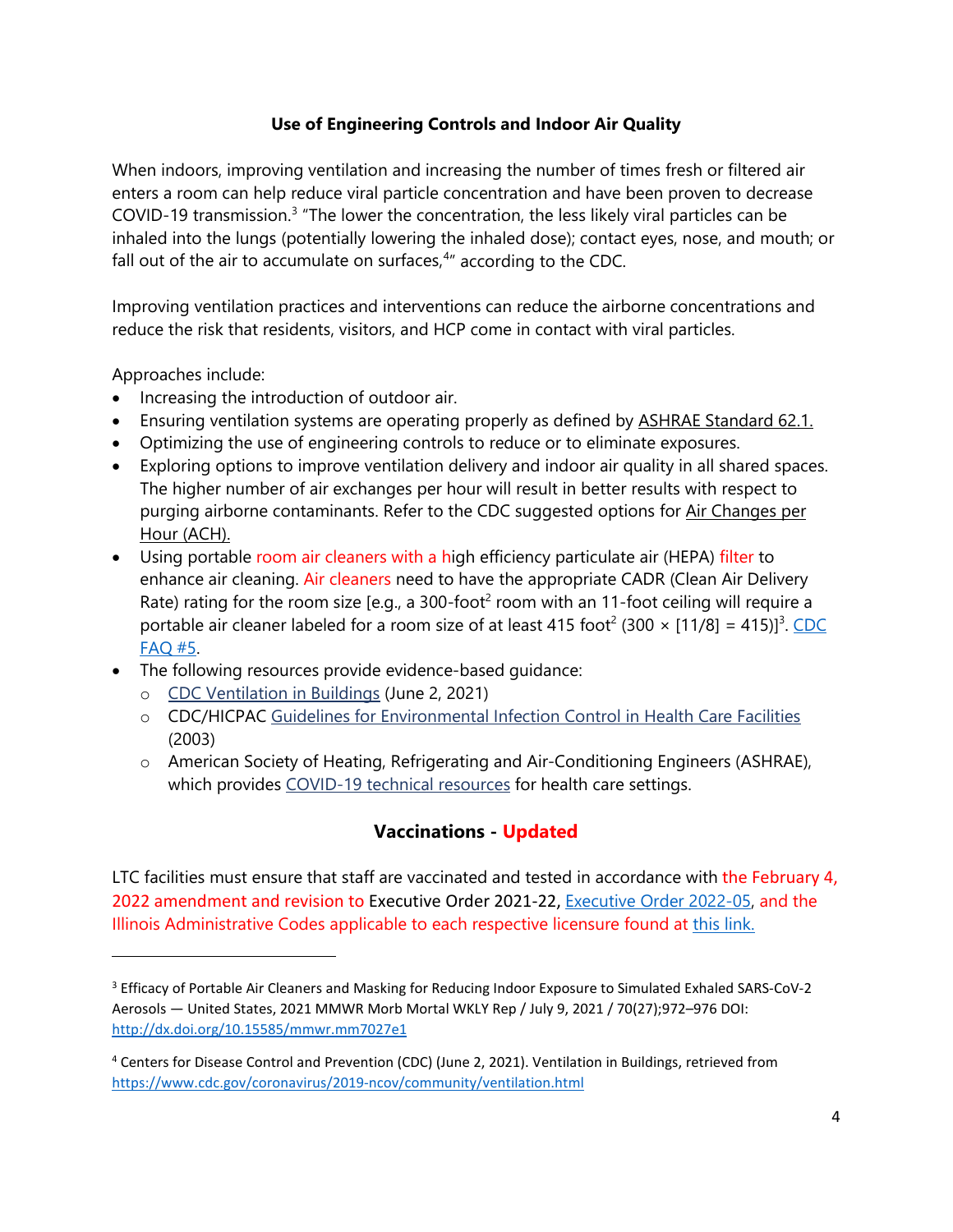[Executive Order 2022-05](https://coronavirus.illinois.gov/resources/executive-orders/display.executive-order-number-05.2022.html) revised the state requirement for vaccination of health care workers to require that, beginning March 1[5](#page-4-0), 2022, all Health Care Workers<sup>5</sup> at skilled nursing and intermediate care facilities licensed under the Nursing Home Care Act, facilities licensed under the ID/DD Community Care Act, and facilities licensed under the MC/DD Act, must be **up to date** on COVID-19 vaccinations in order to be considered fully vaccinated against COVID-19. An individual is considered "up to date" on COVID-19 vaccinations when they have received all CDC recommended COVID-19 vaccines, including any booster dose(s) when eligible.

Additionally, IDPH revised its emergency rules to provide that **staff at these facilities who are not up to date must undergo testing for COVID-19 twice weekly**, with tests administered at least three days apart (77 Ill. Admin. Code 300.698; 77 Ill. Admin. Code 600.759; 77 Ill. Admin Code 350.769). Other requirements related to vaccination and testing in Executive Order 2021- 22 (as amended by Executive Order 2021-23, Executive Order 2021-27, and Executive Order 2022-01) remain in effect.

IDPH will also enforce the vaccination requirements for CMS certified facilities in compliance with [QSO-22-07-ALL,](https://www.cms.gov/files/document/qso-22-07-all.pdf) released on December 28, 2021.

CDC guidance for [up to date vaccination](https://www.cdc.gov/coronavirus/2019-ncov/vaccines/stay-up-to-date.html), including booster doses for visitors, is always preferred and should be encouraged.

All LTC facilities have access to COVID-19 vaccinations, either through their local health department or specialized LTC pharmacy vaccine providers operating within Illinois. For LTC facilities with questions about obtaining COVID-19 vaccinations outside the city of Chicago, contact your local health department or email [dphltctesting@illinois.gov.](mailto:dphltctesting@illinois.gov)

Note: Chicago receives a direct federal allocation of vaccine and oversees their own LTC pharmacy provider network. Chicago facilities should contact the Chicago Department of Public Health to coordinate a COVID-19 vaccination clinic at [covid19vaccine@cityofchicago.gov.](mailto:covid19vaccine@cityofchicago.gov) For larger LTC facilities with the ability to accept, store, administer, and report COVID-19 vaccine doses administered to the Illinois vaccine registry (I-CARE), you may wish to enroll as a registered COVID-19 provider through the **I-CARE** system.

<span id="page-4-0"></span><sup>&</sup>lt;sup>5</sup> Health Care Worker, as defined in Executive Order 2021-22, means any person who (1) is employed by, volunteers for, or is contracted to provide services for a Health Care Facility, or is employed by an entity that is contracted to provide services to a Health Care Facility, and (2) is in close contact (fewer than 6 feet) with other persons in the facility for more than 15 minutes at least once a week on a regular basis as determined by the Health Care Facility. The term "Health Care Worker" does not include any person who is employed by, volunteers for, or is contracted to provide services for any State-owned or operated facility. The term "Health Care Worker" also does not include any person who is present at the Health Care Facility for only a short period of time and whose moments of close physical proximity to others on site are fleeting (e.g., contractors making deliveries to a site where they remain physically distanced from others or briefly entering a site to pick up a shipment).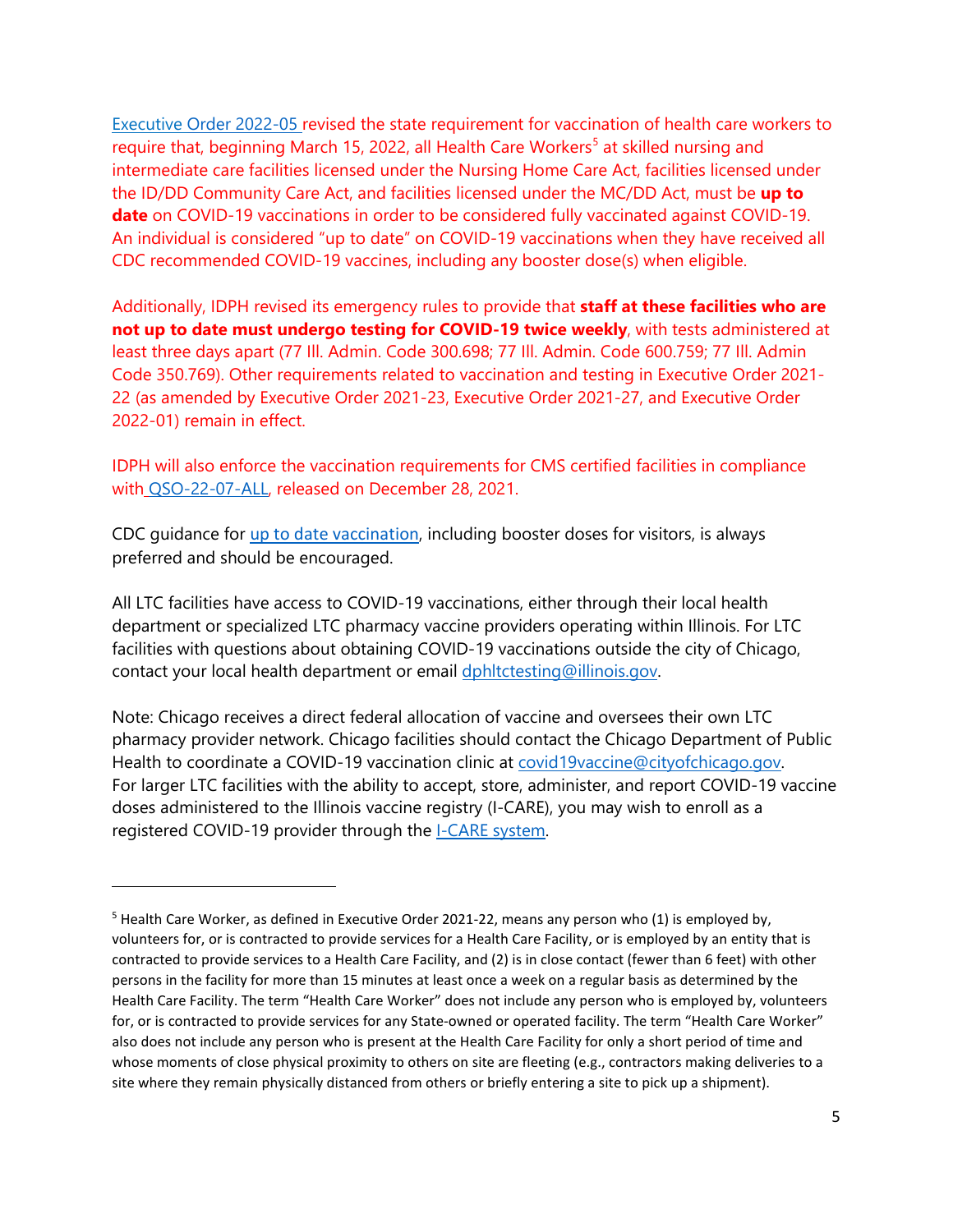## **Reporting of Staff and Resident COVID-19 Vaccinations and Testing**

**Facilities that are not required** to report COVID-19 aggregate vaccination and testing data into the National Healthcare Safety Network (NHSN) shall report this data to IDPH weekly utilizing the online form at [LTC Weekly Reporting COVID-19 Vaccinations and Testing.](https://app.smartsheet.com/b/form/fa2d7abfb102490b9d2622a2ba490744) The required information matches that submitted by CMS-certified facilities to NHSN.

## **Oral Antivirals, Other Therapeutics for Outpatient Management of COVID-19 - Updated**

Current options for outpatient management of Covid-19 include Pre exposure and Post exposure prophylaxis in addition to treatment. Treatments are currently in the form of oral medications as well as non-oral forms such as intravenous, subcutaneous or intramuscular injections. The choice of agent varies based on the current dominant variant in circulation as well as a patient's duration of symptoms and comorbid conditions. The therapeutics are available through LTC assigned pharmacies as well as at retail pharmacies. To determine if your patient is eligible for treatment, refer to the National Institutes of Health (NIH) treatment [guidelines.](https://www.covid19treatmentguidelines.nih.gov/about-the-guidelines/whats-new/) [A clinical decision tree](https://www.phe.gov/emergency/events/COVID19/therapeutics/Documents/COVID-Therapeutics-Decision-Aid.pdf) is also available to help clinicians determine if a patient is eligible for treatment and the right choice of treatment,

## • **Pre-exposure prophylaxis (PreP)**

[Pre-exposure prophylaxis](https://www.covid19treatmentguidelines.nih.gov/overview/prevention-of-sars-cov-2/) is available for those residents who are not expected to mount a response to vaccination due to their immunosuppressed state or have a contraindication to receiving the vaccine. Vaccines still remain the most effective form of prevention and PreP is not intended to replace vaccination.

• **[Treatment](https://www.phe.gov/emergency/events/COVID19/therapeutics/Documents/COVID-Therapeutics-Decision-Aid.pdf)**: Persons who are older or who have chronic respiratory, cardiac, or renal disease, obesity, immunosuppressive disease, diabetes, and other medical conditions or factors, including race and ethnicity associated with increased risk of severe COVID-19 disease, may benefit from monoclonal antibody (mAb) treatment**, regardless of vaccination status**.

Treatment may reduce the risk of severe COVID-19 disease and hospitalization. **As soon as a resident is diagnosed with COVID-19 or determined to be a close contact of someone with COVID-19, contact the resident's provider and the pharmacy to assess whether treatment should be administered and the type of treatments accessible.** 

**Consider circulating variants and whether the available treatment will be effective active against them.** If mAb cannot be administered on site, it is important to transport residents for the one-time infusion or injection treatments. Links below have information on mAb treatment, and effectiveness against circulating strains.

## • **Post-exposure Prophylaxis** (PEP)

PEP may also be used to prevent the development of COVID-19 for close contacts who are at high risk for progression to severe COVID-19, including hospitalization or death, in those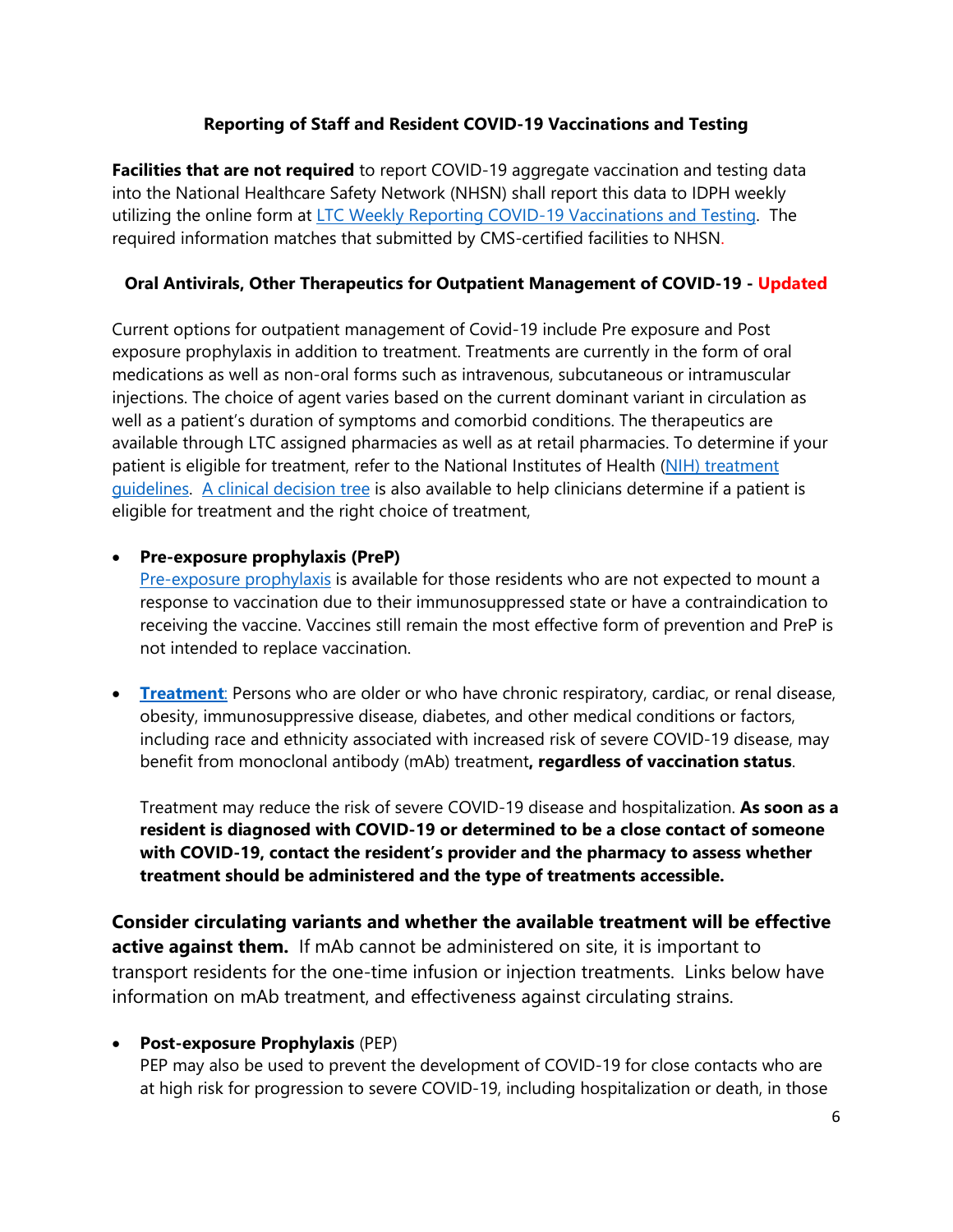who are not up to date with COVID-19 vaccinations for which they are eligible or who are not expected to develop immunity from vaccination (for example, people with immunocompromising conditions, including those taking immunosuppressive medications). During supply shortages, treatment should be prioritized over PEP.

#### **Therapeutics Allocation and Distribution Process**

Long-term care facilities should contact their usual pharmacy provider for more information on residents receiving monoclonal antibodies or oral therapeutics or visit the [IDPH therapeutic](https://dph.illinois.gov/covid19/covid-19-outpatient-therapy-locator.html)  [locator webpage](https://dph.illinois.gov/covid19/covid-19-outpatient-therapy-locator.html) to identify other locations where these therapeutics are available.

In the situation of an urgent need for treatment (i.e., positive residents and contacts) by a facility that does not usually provide COVID-19 therapeutics, use the [matchmaker function](https://app.smartsheet.com/b/publish?EQBCT=627f489ea91e49e682f6ebc7d976ed21) to locate doses nearest to you or email IDPH at [dph.mabtherapy@illinois.gov.](mailto:dph.mabtherapy@illinois.gov)

• **Providers/facilities looking to directly administer or provide medications should use the [IDPH Therapeutics Request Form.](https://app.smartsheet.com/b/form/8238e9e2bb744c3d97f846260c4b02c1)**

#### **Source Control and Physical Distancing Recommendations**

It is safest for residents and visitors to wear source control and physically distance, particularly if either are at risk for severe disease or are not up to date with COVID-19 vaccinations.

Source control and physical distancing (when physical distancing is feasible and will not interfere with provision of care) are recommended for everyone in a health care setting. HCP must wear, at a minimum, a well-fitted face mask while working. Other personal protective equipment (PPE) may be required; see the section on Universal PPE for HCP.

In accordance with Governor Pritzker's August 4, 2021 Executive Order Number 18 [\(COVID-19](https://www.illinois.gov/government/executive-orders/executive-order.executive-order-number-18.2021.html)  [Executive Order No. 85\)](https://www.illinois.gov/government/executive-orders/executive-order.executive-order-number-18.2021.html) reissued February 4, 2022, "all nursing homes and long-term care facilities in Illinois must continue to follow the guidance issued by the CDC and IDPH that requires the use of face coverings in congregate facilities for those over the age of 2 and able to medically tolerate a face covering, regardless of vaccination status." During visitations, face coverings may be removed temporarily while actively eating or drinking while maintaining 6 feet of distance from others.

#### **Universal PPE for HCP - Updated**

- **If a resident is suspected or confirmed to have COVID-19 or is not up to date with COVID-19 vaccinations, and the resident is identified to be a close contact,** HCP must wear an N95 respirator, eye protection, gown, and gloves.
- If a resident is identified to be a close contact and is up to date with COVID-19 vaccinations, HCP must wear PPE according to community transmission levels listed below.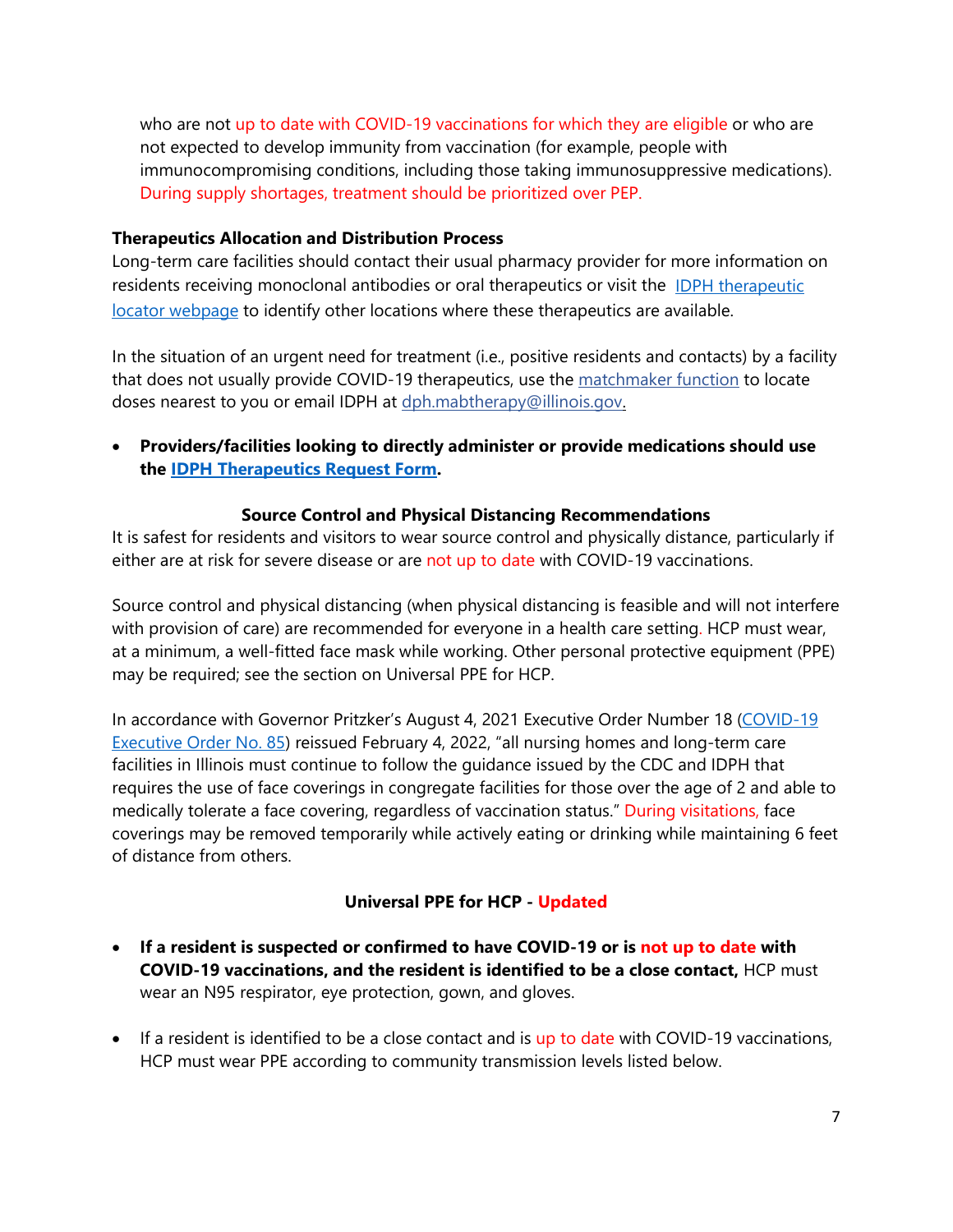- **For those residents not suspected to have COVID-19, HCP should use community transmission levels to determine the appropriate PPE to wear.**
	- o **When community transmission levels are** *substantial or high*
		- At a minimum, HCP must wear a well-fitted mask at all times and eye protection while present in resident care areas.
		- **Facilities might consider having HCP wear N95 respirators at all times while in the** facility.
		- **HCP** are not required to wear eye protection for COVID-19 when working in nonresident care areas (e.g., offices, main kitchens, maintenance areas) when there are substantial or high community COVID-19 transmission levels. HCP should wear eye protection when entering the resident care areas.
- o **When community transmission levels are** *low-to-moderate* HCP must wear a well-fitted face mask.
- **For COVID-19 specimen collection**: HCP must wear an N95 respirator, eye protection, gown, and gloves.
- **Guidance for CPAP/BIPAP for asymptomatic residents**, who are not suspected to have COVID-19 (regardless of vaccination status).
	- o In areas with **substantial-to-high community transmission levels,** HCP must wear an N95 respirator and eye protection when entering the room of a resident with CPAP/BIPAP.
	- o In areas **with moderate-to-low community transmission levels**, HCP must wear a well-fitted face mask.

## **Continued Monitoring of Essential Measures - Updated**

Facilities should continue to monitor essential criteria to ensure they can provide safe care and respond to outbreak situations.

## **Case Status in the Community: Continued Focus on County Level COVID-19 Transmission**

CDC's new COVID-19 Community Levels recommendations do not apply in health care settings, such as hospitals and nursing homes. Instead, health care settings should continue to use [community transmission rates](https://covid.cdc.gov/covid-data-tracker/#county-view?list_select_state=all_states&list_select_county=all_counties&data-type=Risk) and continue to follow CDC's infection prevention and control recommendations for health care settings.<sup>2</sup>

## **KEY POINTS**

• **Facilities must use the [CDC COVID-19 Data Tracker.](https://covid.cdc.gov/covid-data-tracker/#datatracker-home)**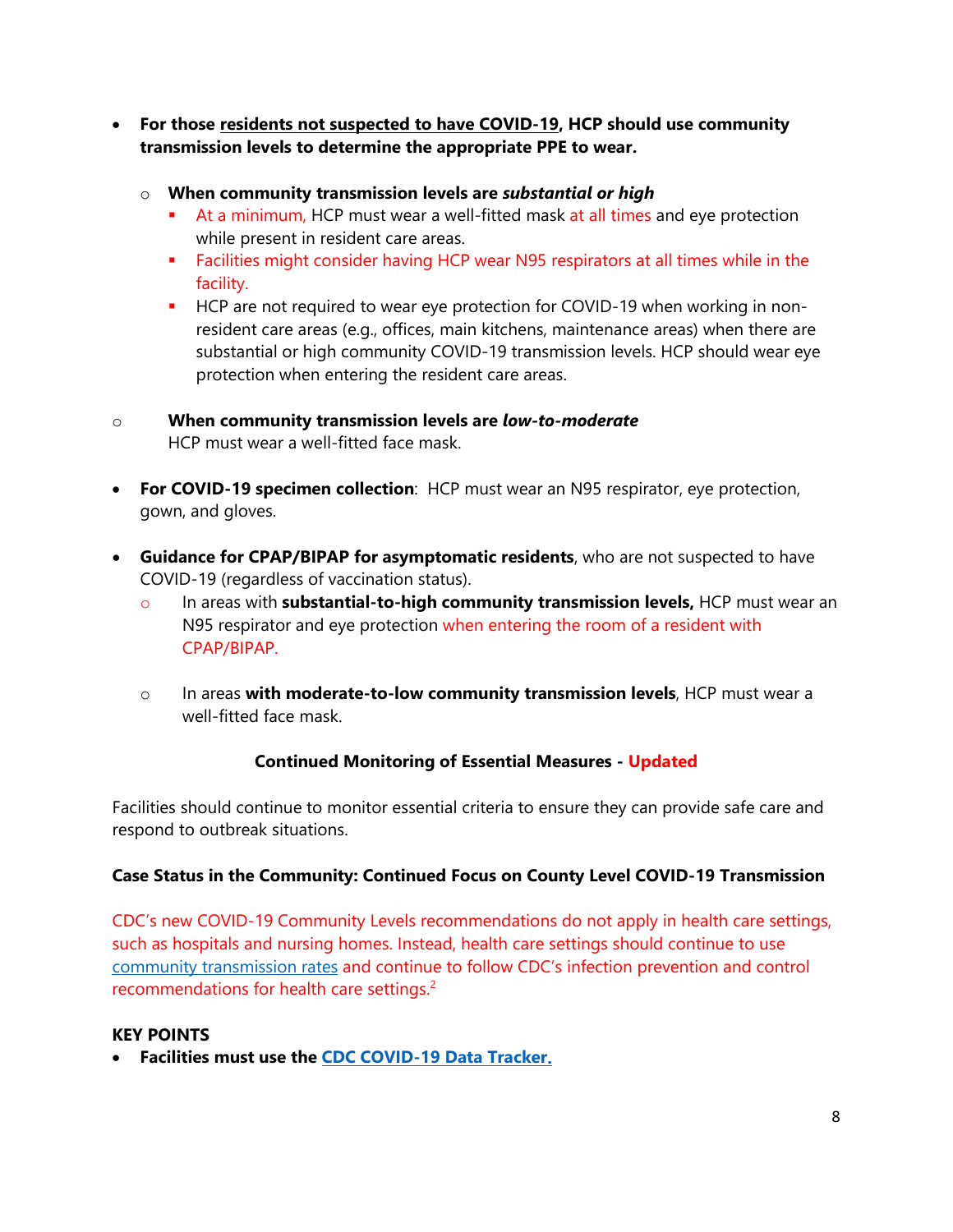- **Facilities must carefully monitor the color-coding, which depicts county community transmission levels.**
- Facilities must contact their local health department with questions pertaining to community transmission levels.

## **Testing of HCP, PPE use, and licensed LTC facility response to a positive case(s).**

- As part of **[Executive Order 2022-05](https://coronavirus.illinois.gov/resources/executive-orders/display.executive-order-number-05.2022.html)** and the most recent **[emergency rules](https://ilsos.gov/departments/index/register/volume46/register_volume46_issue_9.pdf) (**Sections 300.698, 350.769, and 390.759) **effective February 14, 2022, skilled nursing facilities, ICF/DD facilities, and MC/DD facilities must test HCP that are not up to date with COVID-19 vaccination at a minimum of twice a week** (See Table 1).
- In accordance with [Executive Order 2021-22](https://coronavirus.illinois.gov/resources/executive-orders/display.executive-order-number-22.2021.html) and per the most recent emergency rules (77 Ill. Admin Code Sections 295.4047, 330.794, 370.4, and 380.643), **assisted living and shared housing facilities, sheltered care facilities, community living facilities, and SMRFs** must test staff who are **not fully vaccinated at a minimum of weekly** or twice weekly based on the community transmission level. (See Table 2).
- **Facilities must monitor their community transmission level every other week (e.g., first and third Monday of every month) and adjust the frequency of staff testing accordingly.**
- **If the community transmission level increases**, the facility must test staff at the frequency shown in the tables below as soon as the criteria for the higher activity level are met.
- **If the community transmission level decreases**, the facility must continue testing staff at the higher frequency until the level of community transmission has remained at the lower level for at least two weeks before reducing testing frequency as shown in the tables below.
- **For HCPs who work infrequently (less than weekly)**, test within 72 hours of the next scheduled shift.
- Local health departments may have more stringent testing requirements.

| <b>Transmission Levels</b>          |                                                                                                                                                   |  |  |  |  |
|-------------------------------------|---------------------------------------------------------------------------------------------------------------------------------------------------|--|--|--|--|
| <b>Community Transmission Level</b> | <b>Minimum Testing Frequency of</b><br><b>Staff Who Are Not Up to Date with COVID-19</b><br><b>Vaccinations *</b>                                 |  |  |  |  |
| LOW                                 | Per emergency rules (Sections 300.698, 350.769, and<br>390.759) effective February 14, 2022, testing is<br>required at a minimum of twice a week. |  |  |  |  |
| <b>MODERATE</b>                     | Twice a week                                                                                                                                      |  |  |  |  |
| <b>SUBSTANTIAL</b>                  | Twice a week                                                                                                                                      |  |  |  |  |
| <b>HIGH</b>                         | Twice a week                                                                                                                                      |  |  |  |  |

**Table 1: Routine Testing Intervals of Staff who work in facilities licensed under Ill. 77 Adm. Codes 300, 350, and 390 who are Not Up to Date with COVID-19 Vaccinations by Community** 

\*Up to date staff do not need to be routinely tested.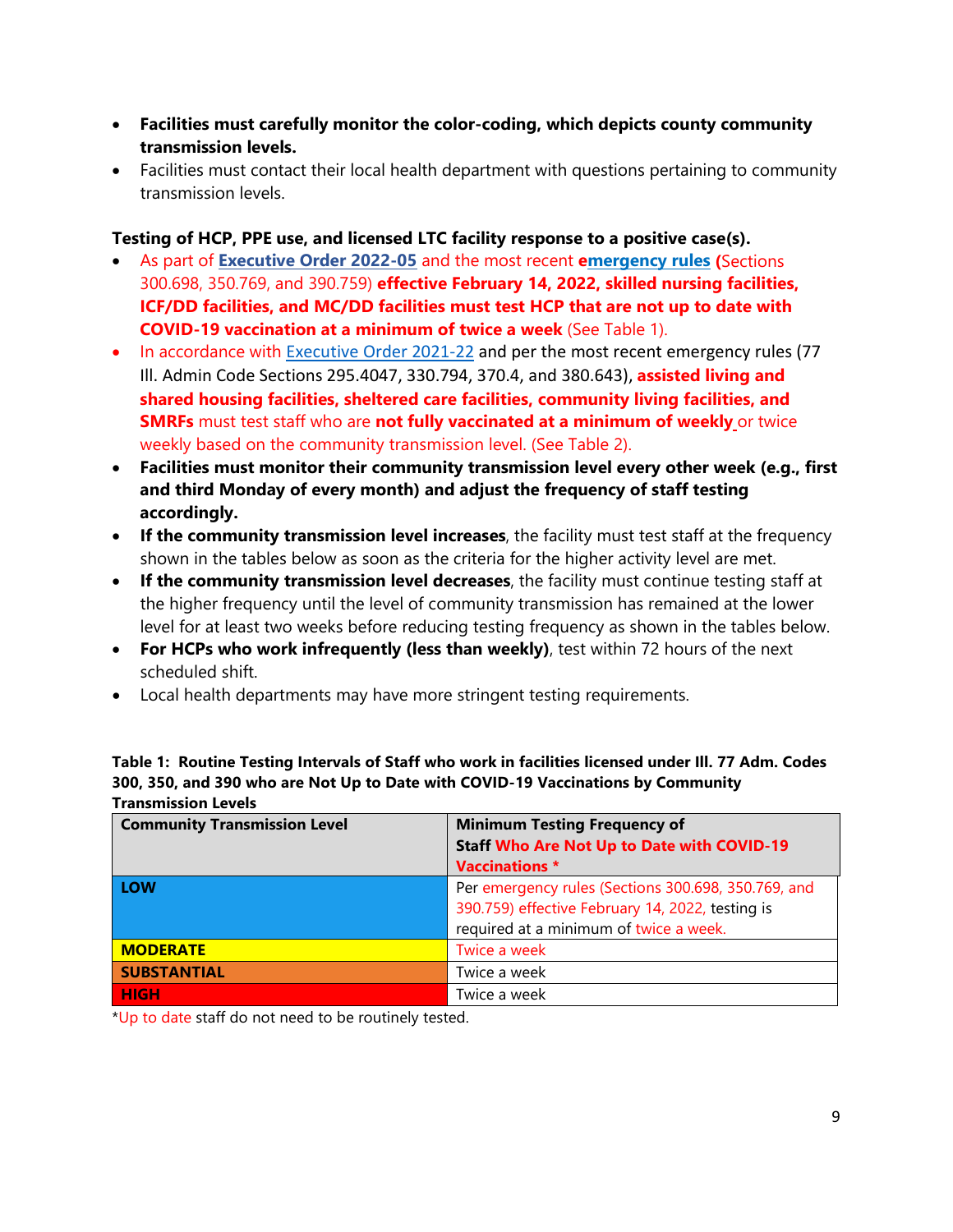| coucs 233, 330, 310, 300, who are not rang vaccinated by community transmission ievers |                                                       |  |  |
|----------------------------------------------------------------------------------------|-------------------------------------------------------|--|--|
| <b>Community Transmission Level</b>                                                    | Minimum Testing Frequency of Staff who are not        |  |  |
|                                                                                        | <b>Fully Vaccinated*</b>                              |  |  |
| LOW                                                                                    | Per Illinois emergency rule (Sections 295.4047,       |  |  |
|                                                                                        | 330.794, 370.4, and 380.643) testing is required at a |  |  |
|                                                                                        | minimum of once a week                                |  |  |
| <b>MODERATE</b>                                                                        | Once a week                                           |  |  |
| <b>SUBSTANTIAL</b>                                                                     | Twice a week                                          |  |  |
| <b>HIGH</b>                                                                            | <b>Twice a week</b>                                   |  |  |

**Table 2: Routine testing intervals of staff who work in facilities licensed under Ill. 77 Adm. Codes 295, 330, 370, 380, who are not fully vaccinated by community transmission levels**

\*Fully vaccinated staff do not need to be routinely tested.

#### **Case status in the facility**

A facility must continue to test and to monitor for new facility-onset and facility-associated cases and, if found, must implement facility-wide testing per testing plan.

#### **Staffing level**

IDPH does not support staff working while ill. However, should shortages occur, facilities should utilize mitigation strategies as defined by CDC.<sup>[6](#page-9-0)</sup> Refer to CDC website Mitigation Strategies for [Staffing Shortages.](https://www.cdc.gov/coronavirus/2019-ncov/hcp/mitigating-staff-shortages.html) See page 15 for additional discussion.

#### **Hand hygiene**

The facility must train and validate competencies of all staff on hand hygiene. Everyone entering the facility must perform hand hygiene.<sup>[7](#page-9-1)</sup>

#### **Cleaning and disinfection supplies**

Ensure that any disinfectants used in the facility are included on the U.S. Environmental Protection Agency (EPA) ["List N"](https://www.epa.gov/pesticide-registration/list-n-disinfectants-coronavirus-covid-19)[8](#page-9-2) as effective against coronavirus (COVID-19)**.** Cleaning and disinfectant products should be readily available for use at the point-of-care.

#### **PPE supply**

- **Conventional** (normal operations without shortages),
- **contingency capacity** (measures used temporarily during periods of anticipated PPE shortages), and
- **crisis capacity** (strategies implemented during periods of shortages even though they do not meet U.S. standards of care).

<span id="page-9-0"></span><sup>6</sup> Centers for Disease Control and Prevention. Strategies to Mitigate Healthcare Personnel Staffing Shortages, March 10, 2021. <https://www.cdc.gov/coronavirus/2019-ncov/hcp/mitigating-staff-shortages.html>

<span id="page-9-1"></span><sup>7</sup> Centers for Medicare and Medicaid Services Nursing Home Visitation - COVID-19 (REVISED) April 27, 2021. https://www.cms.gov/files/document/qso-20-39-nh-revised.pdf

<span id="page-9-2"></span><sup>8</sup> U.S. Environmental Protection Agency (EPA) [https://www.epa.gov/pesticide-registration/list-n-disinfectants-coronavirus](https://www.epa.gov/pesticide-registration/list-n-disinfectants-coronavirus-covid-19)[covid-19](https://www.epa.gov/pesticide-registration/list-n-disinfectants-coronavirus-covid-19)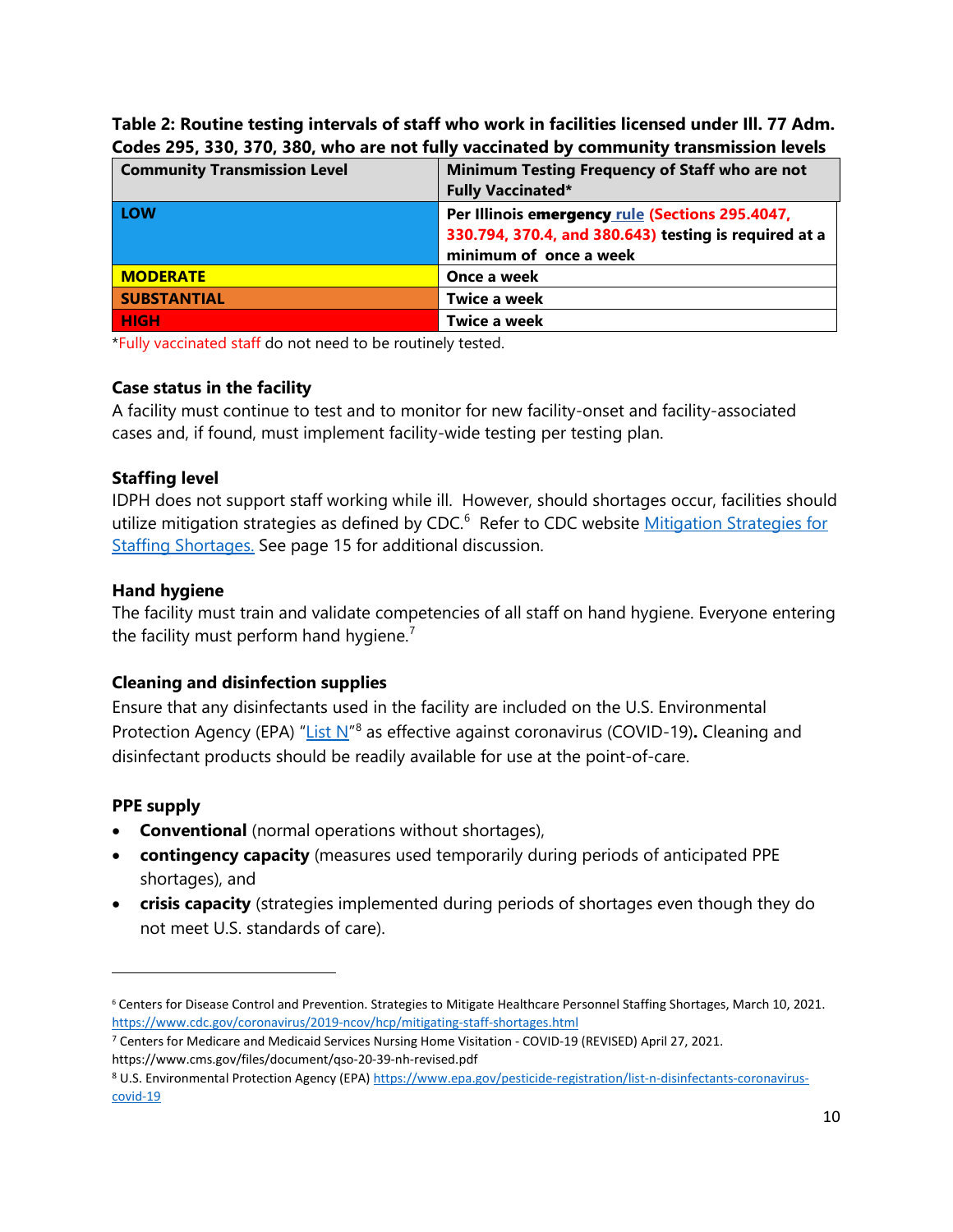The supply and availability of NIOSH-approved respirators and other PPE has increased significantly. **Health care facilities should not be using crisis capacity strategies at this time**.

Facilities that extend the use of N95 respirators, face masks, and eye protection are operating at a contingency level of PPE utilization. If respirators, face masks, or gowns are reused, the facility is operating at a crisis level. Based upon availability, facilities should not be operating at a crisis level for PPE utilization.<sup>[9](#page-10-0)</sup> Utilize CDC **[PPE optimization strategies.](https://www.cdc.gov/coronavirus/2019-ncov/hcp/ppe-strategy/general-optimization-strategies.html)** 

## **Universal screening**

- Establish a process to identify anyone entering the facility, regardless of their vaccination status, who has any of the following criteria so that they can be properly managed:
	- 1) a positive viral test for SARS-CoV-2,
	- 2) symptoms of COVID-19, or
	- 3) persons who meet criteria for quarantine, isolation, or exclusion from work.
- Options could include (but are not limited to): individual screening on arrival at the facility or implementing an electronic monitoring system in which individuals can self-report any of the above before entering the facility.
- **Health care personnel (HCP)** should report any of the above criteria, regardless of vaccination status. Symptomatic HCP should be restricted from work until they have been evaluated.
- **Visitors** meeting any of the above criteria should be restricted from entering the facility until they have met criteria to end isolation or quarantine, respectively<sup>10</sup>. Visitors must follow the quarantine and isolation guidance for LTC residents; the shortened CDC time periods for the general public do not apply.
	- o This means that a visitor should not visit for **10 full days** after a **positive test** regardless of their vaccination status.
	- o Visitors who are **up to date** with COVID-19 vaccinations and had **close contact** with a positive case are allowed to visit as long as they remain asymptomatic.
	- o Visitors who are **not up to date** with COVID-19 vaccinations and had contact with a positive case should not visit for **10 full days** following the last exposure.
	- o Visitors who have had COVID-19 in the prior 90 days are allowed to visit.

<span id="page-10-0"></span><sup>9</sup> Centers for Disease Control and Prevention (CDC). Optimizing Supply of PPE and Other Equipment during Shortages <https://www.cdc.gov/coronavirus/2019-ncov/hcp/ppe-strategy/general-optimization-strategies.html>

<span id="page-10-1"></span><sup>&</sup>lt;sup>10</sup> Centers for Disease Control and Prevention (CDC). Interim Infection Prevention and Control Recommendations to Prevent SARS-CoV-2 Spread in Nursing Homes. September 10, 2021. [https://www.cdc.gov/coronavirus/2019](https://www.cdc.gov/coronavirus/2019-ncov/hcp/long-term-care.html) [ncov/hcp/long-term-care.html](https://www.cdc.gov/coronavirus/2019-ncov/hcp/long-term-care.html)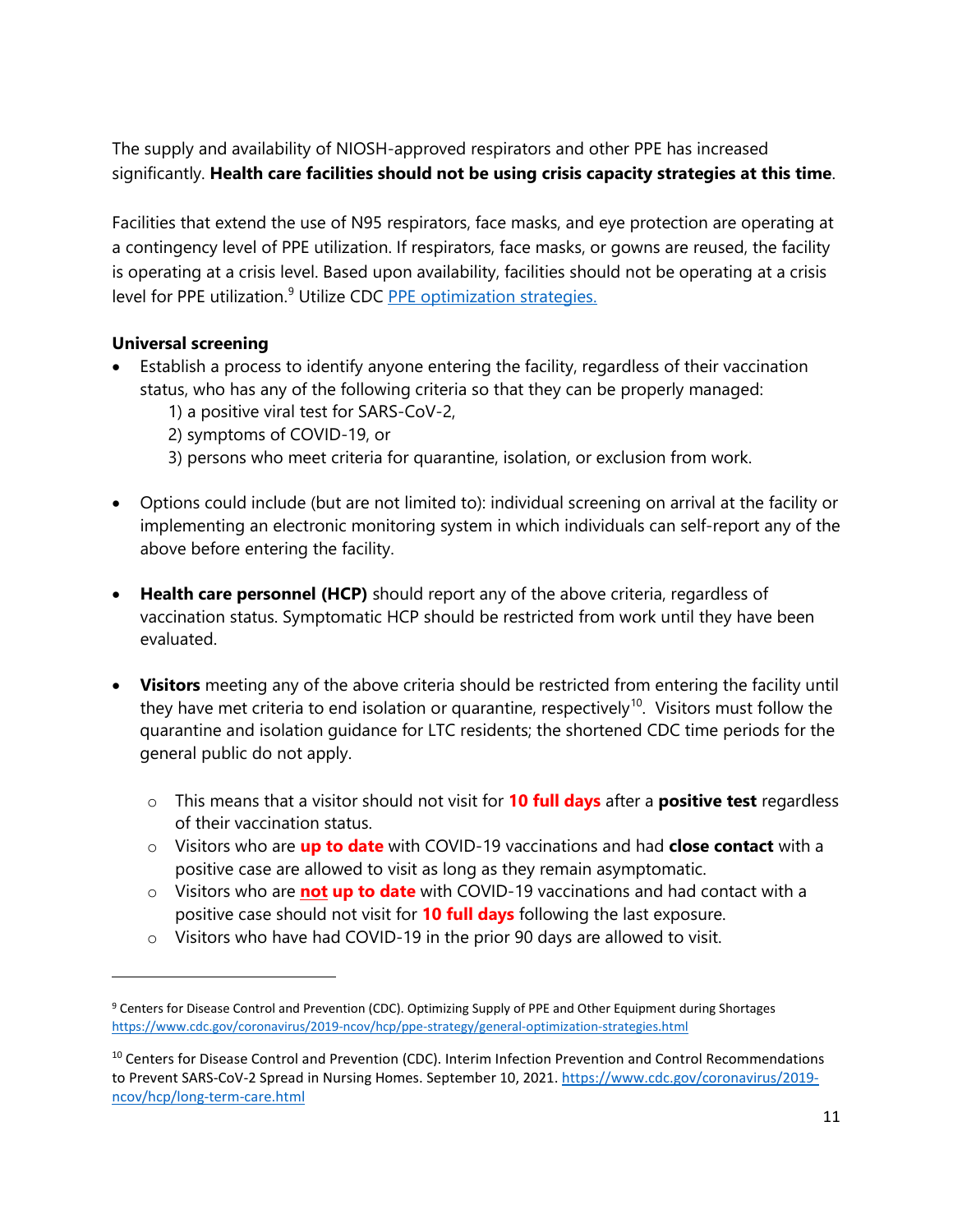## **Testing Plan and Response Strategy**

The facility must have a written COVID-19 testing plan and response strategy in place based on contingencies informed by the CDC $<sup>11</sup>$  $<sup>11</sup>$  $<sup>11</sup>$  and, as applicable, CMS requirements.<sup>[12](#page-11-1)</sup></sup> The testing plan must specify the method(s) and locations of testing (laboratory and/or pointof-care). The testing plan should include:

- **A policy for addressing residents and staff that refuse testing.**
- **Timely reporting of test results** to IDPH and the certified local health department.
- **Provisions for designating resident care areas** with dedicated staff if residents test positive for COVID-19 (COVID-19 unit).
- **Visitor testing:** While not required, facilities in counties with substantial or high levels of community transmission are encouraged to offer testing to visitors, if feasible. If facilities do not offer testing, they should encourage visitors to be tested on their own before coming to the facility (e.g., within 2–3 days).
- **Visitor vaccination information:** Facilities may ask about a visitor's vaccination status; however, visitors are not required to be tested or vaccinated (or show proof of such) as a condition of visitation.
- **Provisions for the facility to submit the testing and response plan** to IDPH, CMS, or local health department personnel upon request.
- **Arrangements with a laboratory** to conduct tests to meet these requirements. Laboratories that can quickly process large numbers of tests with rapid reporting of results (e.g., within 48 hours) should be selected to rapidly inform infection prevention initiatives to prevent and to limit transmission. A list of private labs available to provide testing in LTC facilities can be [found here.](https://dph.illinois.gov/covid19/community-guidance/long-term-care/ltc-private-laboratory-testing-options.html) Testing is also available, at no cost to the facility, through the [Midwest](https://www.testedandprotected.org/#/)  [Coordination Center](https://www.testedandprotected.org/#/) (MCC).
- **Provisions for point-of-care testing, if applicable.** Although a laboratory RT-PCR test remains the gold standard for testing, point-of-care (POC) antigen testing is acceptable. For a facility to conduct these tests with their own staff and equipment, the facility must have at a minimum, a CLIA Certificate of Waiver**.**

## **Newly Identified Positive Case in an HCP or Resident – Updated (Table 3 in Appendix A summarizes this information)**

Because of the risk of unrecognized infections among HCP or residents, a single new case of COVID-19 in any HCP or resident should be evaluated as a potential outbreak.

<span id="page-11-0"></span><sup>11</sup> <https://www.cdc.gov/coronavirus/2019-ncov/hcp/long-term-care.html> ;

<https://www.cdc.gov/coronavirus/2019-ncov/hcp/nursing-homes-testing.html>

<span id="page-11-1"></span><sup>12</sup> [https://www.federalregister.gov/documents/2020/09/02/2020-19150/medicare-and-medicaid-](https://www.federalregister.gov/documents/2020/09/02/2020-19150/medicare-and-medicaid-programs-clinical-laboratory-improvement-amendments-clia-and-patient) [programs](https://www.federalregister.gov/documents/2020/09/02/2020-19150/medicare-and-medicaid-programs-clinical-laboratory-improvement-amendments-clia-and-patient)[clinical-laboratory-improvement-amendments-clia-and-patient](https://www.federalregister.gov/documents/2020/09/02/2020-19150/medicare-and-medicaid-programs-clinical-laboratory-improvement-amendments-clia-and-patient)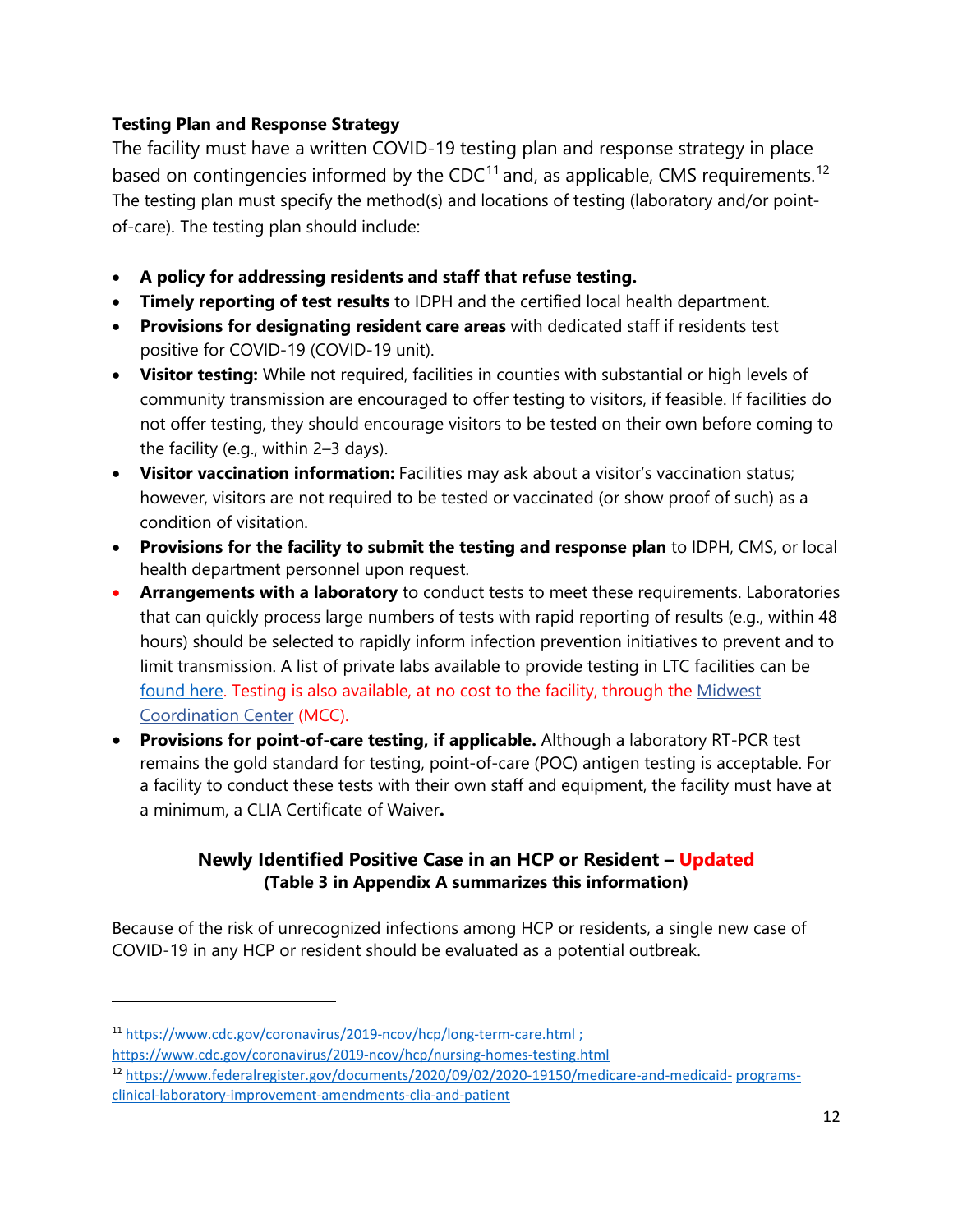- Increase monitoring and screening of all residents and HCP for signs and symptoms of COVID-19 from daily to each shift to detect more rapidly those with new symptoms until there are no more positive cases for 14 days.
- **IDPH recommends contact tracing be completed in order to assure that all high-risk exposures or potential close contacts are identified and tested.**
- There are two options for outbreak investigations. It is up to the facility to determine which approach to use. If the facility has the resources and experience to investigate the outbreak at a unit-level (e.g., unit, floor, or other specific area(s) of the facility), and identify higher risk exposures and close contacts, they can choose the unit-level approach. Otherwise, the facility should use a broad-based approach.
	- o **A unit-based approach** involves contact tracing to identify any high-risk exposures in HCP or close contacts in residents AND requires testing to be done on all residents and HCP working on the unit or department where the new case was identified. Additional testing and contact tracing may be warranted if the investigation expands beyond the affected unit/department.
	- o A **broad-based approach** involves contact tracing to identify any high-risk exposures in HCP or close contacts in residents AND testing is completed on all residents and HCP in the facility.
- **IDPH will require, at a minimum, a unit-based approach in addition to contact tracing.**
- If a facility is not able to perform contact tracing, then all residents who are not up to date must be placed into quarantine.
- **LTC facilities responding to COVID-19 cases must always notify and follow the recommendations of the local health department.**

## **Unit (or department level)-based approach**

## **This is a more focused approach and starts the outbreak investigation on the unit or department where the positive COVID-19 case was identified (affected unit).**

- If the unit-based approach is used, the facility must test all residents and HCP on the unit (or department) where the HCP worked or the resident resided immediately (but not earlier than 24 hours after exposure), regardless of vaccination status. Continue to test every 3-7 days until there are no more positive cases for 14 days.
- There is no need to test individuals who have had COVID-19 in the prior 90 days if they remain asymptomatic.
- Perform contact tracing on the unit or department where the new case was identified, by investigating to determine if, during the prior 48 hours, there were any higher risk exposures to other HCP or close contacts with residents.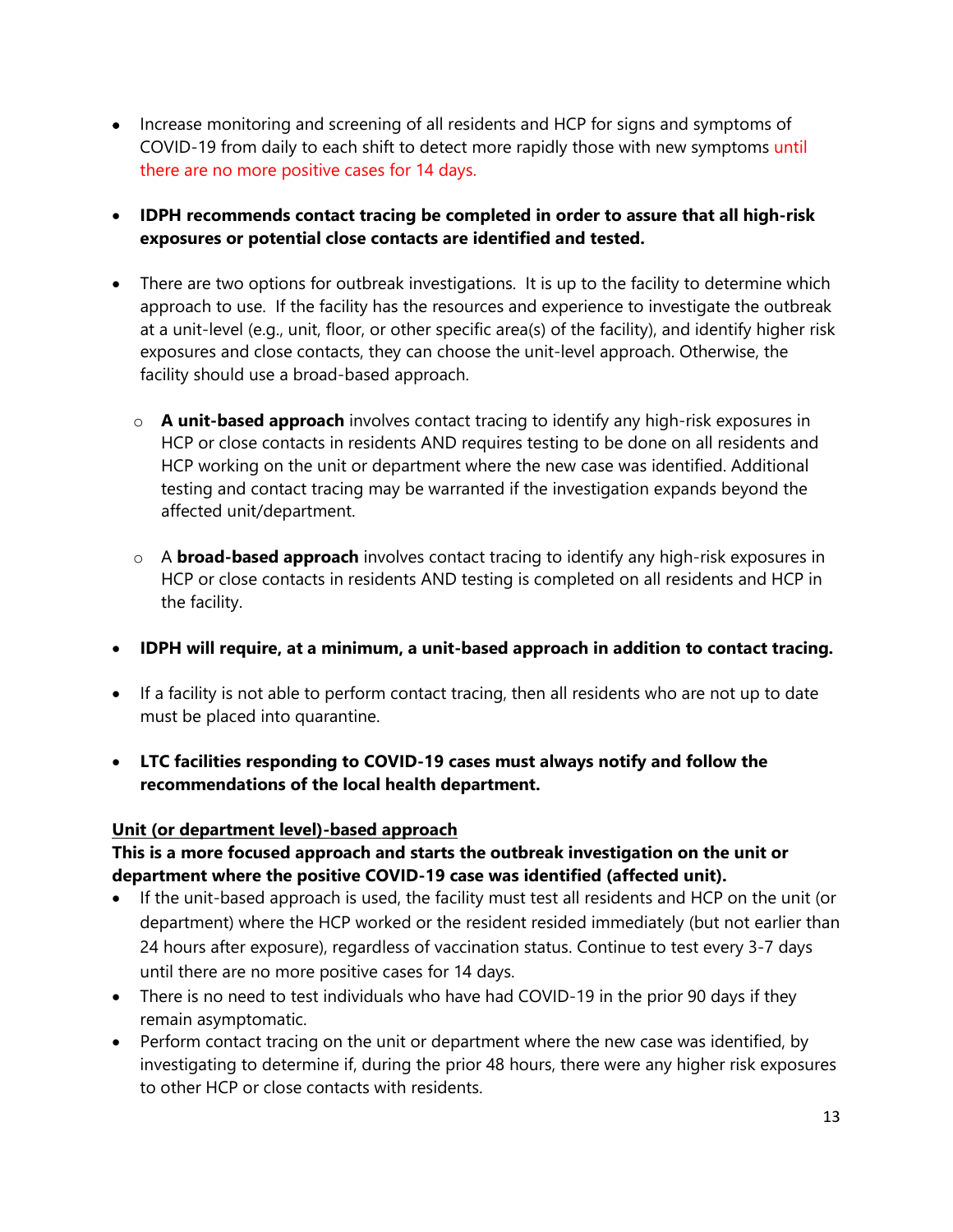- Also determine if there were any higher risk exposures of HCP or close contacts of residents beyond the affected unit (e.g., other units, departments).
- Those identified to be higher risk exposures or close contacts must be tested immediately, but not sooner than 24 hours, and then on day  $5 - 7$  if negative.
- Testing must continue every 3-7 days until there are no more positive cases for 14 days.
- While it is safer for visitors not to enter the facility during an outbreak investigation, visitors must still be allowed in the facility.
- Visitors should be made aware of the potential risk of visiting during an outbreak and adhere to the core principles of infection prevention and control.
- If residents or their representative would like to visit during an outbreak, they should wear a well-fitting mask during the visit, regardless of vaccination status. Visits should ideally occur outdoors or in the resident's room, unless it is a shared room and the resident's roommate is unvaccinated, not up to date with COVID-19 vaccinations, or immunocompromised (regardless of vaccination status).
- Once the initial tests are completed and the results are obtained, the facility must **determine if the outbreak investigation should be expanded** to other areas of the facility.
- When the positive case is a staff member who rotates on multiple units, facilities must determine which units may be affected based upon the infectious period of 48 hours prior to symptoms onset or the positive test. Multiple units may need to be tested. **If more than one unit is indicated, follow the broad-based approach below.**
- In general, individuals who have had a COVID-19 infection within the past 90 days are exempt from testing unless they become symptomatic.

## **Broad-based Approach**

This approach is broad from the start or onset and requires testing of all residents and HCP regardless of vaccination status when a single case of COVID-19 is identified in the facility. This approach can also be used when resources are not available to conduct contact tracing.

- If feasible, perform contact tracing on the unit or department where the new case was identified to determine if, during the prior 48 hours, there were any higher risk exposures to other HCP or close contacts with residents. Expand contact tracing as warranted based upon investigation findings.
- Conduct facility-wide testing of all residents and HCP immediately (but not earlier than 24 hours after exposure), regardless of vaccination status. Test every 3-7 days until there are no more positive cases for 14 days since the last positive. There is no need to test individuals who have had COVID-19 in the prior 90 days if they remain asymptomatic.
- If a facility is using the broad-based approach and have not completed contact tracing, the facility should quarantine and restrict residents who are not up to date with COVID-19 vaccinations to their rooms even if they test negative. Residents should remain in quarantine until there are no more positive cases for 14 days since the last positive. HCP should wear full PPE when providing care to these residents. These residents should not participate in communal dining or group activities.
- While it is safer for visitors not to enter the facility during an outbreak, visitors must still be allowed in the facility.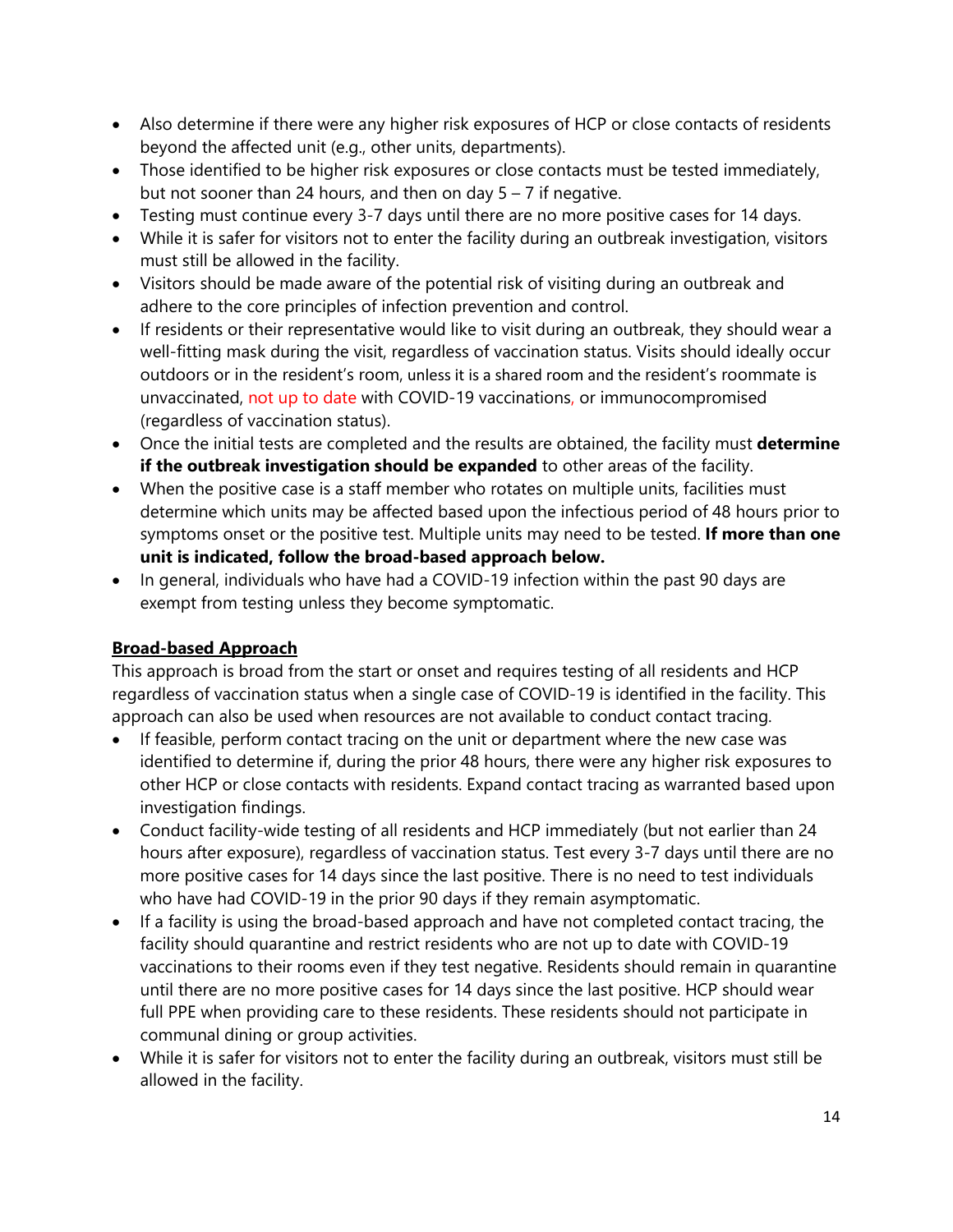- Visitors should be made aware of the potential risk of visiting during an outbreak and adhere to the core principles of infection prevention and control.
- If residents or their representative would like to have a visit during an outbreak, they should wear a well-fitting mask during the visit, regardless of vaccination status, and visits should ideally occur outdoors or in the resident room unless it is a shared room and the resident's roommate is not up to date with COVID-19 vaccinations, or immunocompromised (regardless of vaccination status).

## **Management of HCP with higher risk exposures or COVID-19 infections [\(CDC Guidance Managing Health Care Personnel with COVID-19 Infection or Exposure \)](https://www.cdc.gov/coronavirus/2019-ncov/hcp/guidance-risk-assesment-hcp.html#Immunocompromised) (See Tables 4 and 5 in Appendix A for Details)**

The specific factors associated with these exposures should be evaluated on a case-by-case basis to determine if a higher-risk exposure occurred; interventions, including restriction from work, have been updated to enhance protection for HCP, residents, and visitors and to address concerns about potential impacts on the health care system given a surge of COVID-19 infections. Updates to CDC guidance are found at CDC [\(evaluating an exposure\)](https://www.cdc.gov/coronavirus/2019-ncov/hcp/guidance-risk-assesment-hcp.html).<sup>13</sup>

If conventional strategies cannot be sustained during a surge in cases, facilities may consider implementing contingency strategies, then crisis strategies, in an incremental manner. Facilities are best positioned to evaluate their own needs as to whether conventional, contingency, or crisis strategies are most appropriate at a given time. **IDPH generally does not support HCP working while ill, as sickness presenteeism, or working while ill, increases risk of errors and COVID-19 transmission.<sup>12</sup> If a facility is allowing HCP who are positive to work, they must be willing and well enough to work.**

**Notes:** This guidance is for HCP and does not apply to residents or the general public.

- HCP who are moderately to severely immunocompromised regardless of vaccination status might be at increased risk for infection. Facilities should consult with their local health department for any work restrictions that may be required after a higher risk exposure.
- HCP who have had prolonged, continued close contact with someone with COVID-19 in the home, regardless of vaccination status, must test immediately, but not earlier than 24 hours, between days 5-7, and weekly for two weeks after the last exposure date.

<span id="page-14-0"></span> $12$  Kinman G, Grant C. Presenteeism during the COVID-19 pandemic: risks and solutions. Occup Med (Lond). 2021;71(6-7):243-244. doi:10.1093/occmed/kqaa193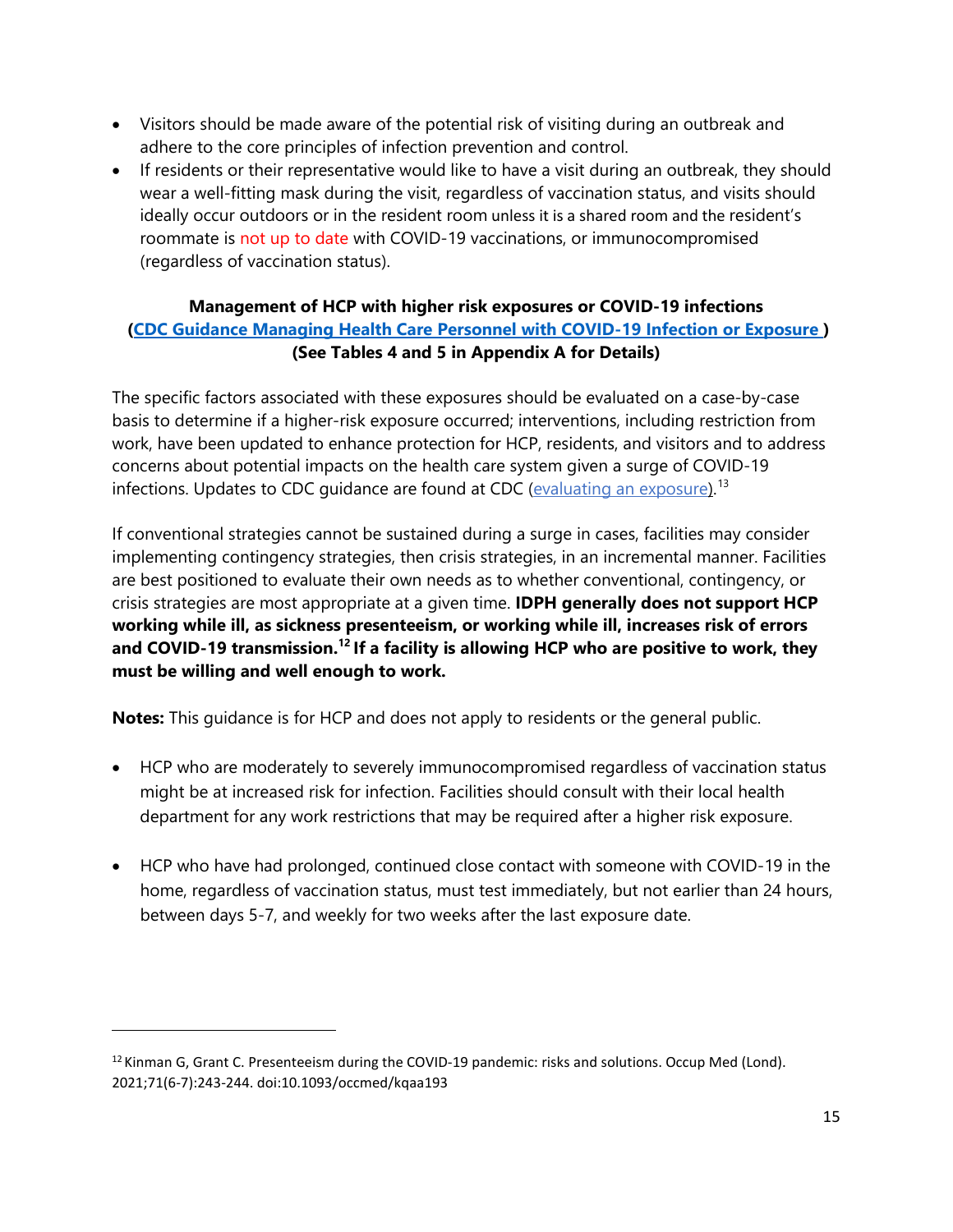• Facilities must notify the local health department and the IDPH Office of Health Care Regulation (OHCR) if they are moving to crisis staffing. For reporting of crisis status, facilities should report to OHCR in the same manner used to report serious incidents or accidents.

## **Mitigation Strategies for Staffing Shortages – Reminder - updated (This section was published in previous editions, and has been updated) (Definitions for vaccination status are at the end of this document) [\(CDC strategies to mitigate staffing shortages\)](https://www.cdc.gov/coronavirus/2019-ncov/hcp/mitigating-staff-shortages.html)**

IDPH does not support staff working while ill. HCPs should be asymptomatic and well enough to work, as sickness presenteeism, or working while ill, increases risk of errors and transmission.12 **Mitigation strategies listed below are intended to be used in the order that they appear.**

## **Contingency Capacity Strategies to Mitigate Staffing Shortages**

When staffing shortages are anticipated, health care facilities and employers, in collaboration with human resources and occupational health services, should use contingency capacity strategies to plan and to prepare for mitigating this problem. Crisis level staffing mitigation strategies are discussed in a separate section below. Contingency mitigation strategies include:

- Attempt to hire additional staff; rotate staff; offer overtime, bonus, or hazard pay to support resident care activities.
- Contact staffing agencies to identify additional health care personnel (staff) to work in the facility. Be aware of Illinois-specific emergency waivers or changes to licensure requirements or renewals for select categories of staff.
- Determine if there are alternate care sites with adequate staffing to care for residents with COVID-19 (e.g., sister facilities in same network or other COVID-19 designated facilities where residents could be transferred to for care).
- Reach out to Illinois Helps for staffing assistance [\(https://illinoishelps.net/\)](https://illinoishelps.net/).
- As appropriate, consider requesting that staff postpone elective time off from work.
- If shortages continue despite other mitigation strategies, consider allowing asymptomatic staff with higher risk exposures to return to work (Table 5). **If HCP develop symptoms at any point, they should immediately isolate and undergo testing and evaluation to determine if they have COVID-19.**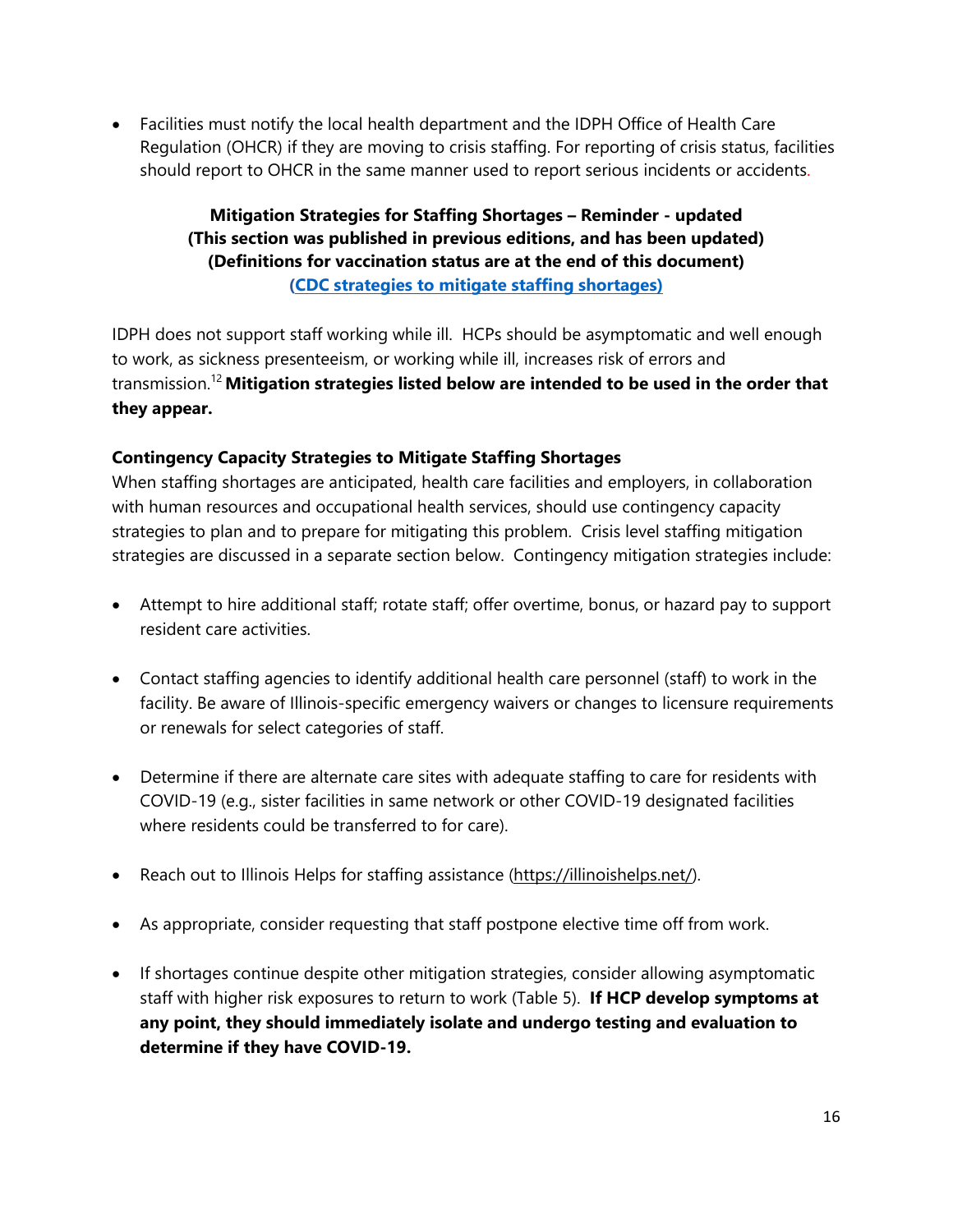- Consider allowing staff with COVID-19 infection who are asymptomatic or have mild-tomoderate (but improving) symptoms, and no fever within 24 hours, to return to work with a shortened, five-day isolation period (Table 4). **HCP should wear an N95 respirator at work until 10 full days after they developed symptoms or had a positive test.**
- **Facilities should [prioritize job duties](https://www.cdc.gov/coronavirus/2019-ncov/hcp/mitigating-staff-shortages.html) for HCP who have COVID-19 and are returning to work sooner under shortened isolation guidelines.**

## **Care Strategies**

- Bundle care activities or determine if tasks could be postponed, offered every other day, or on an alternate schedule (e.g., showers given every other day unless necessary to maintain skin integrity). Resume routine care activities as soon as staffing allows.
- Reassign staff who work in non-clinical areas to support resident care activities. Facilities will need to ensure these staff have received appropriate orientation, appropriate and adequate PPE, and training to work in areas that are new to them.

## **NOTE: Document all attempts to augment staffing needs (date, time, and effort made)**

## **Crisis Capacity Strategies to Mitigate Staffing Shortages**

When staffing shortages are occurring, health care facilities and employers (in collaboration with their local health department, human resources, and occupational health services) may need to implement crisis capacity strategies to continue to provide resident care. When there are no longer enough staff to provide safe resident care:

- Implement regional plans to transfer residents with COVID-19 to designated health care facilities or alternate care sites with adequate staffing.
- The facility has activated its contingency staffing plan and has exhausted all options to address staffing needs, triggering a crisis level of staffing.
- The facility has exhausted all options to cohort COVID-19-positive residents internally or transfer positive residents to COVID-19 care sites.
- If shortages continue despite other mitigation strategies, consider allowing asymptomatic HCP with higher risk exposures to return to work (Table 5). **If HCP develop symptoms at any point, they should immediately isolate and undergo testing and evaluation to determine if they have COVID-19.**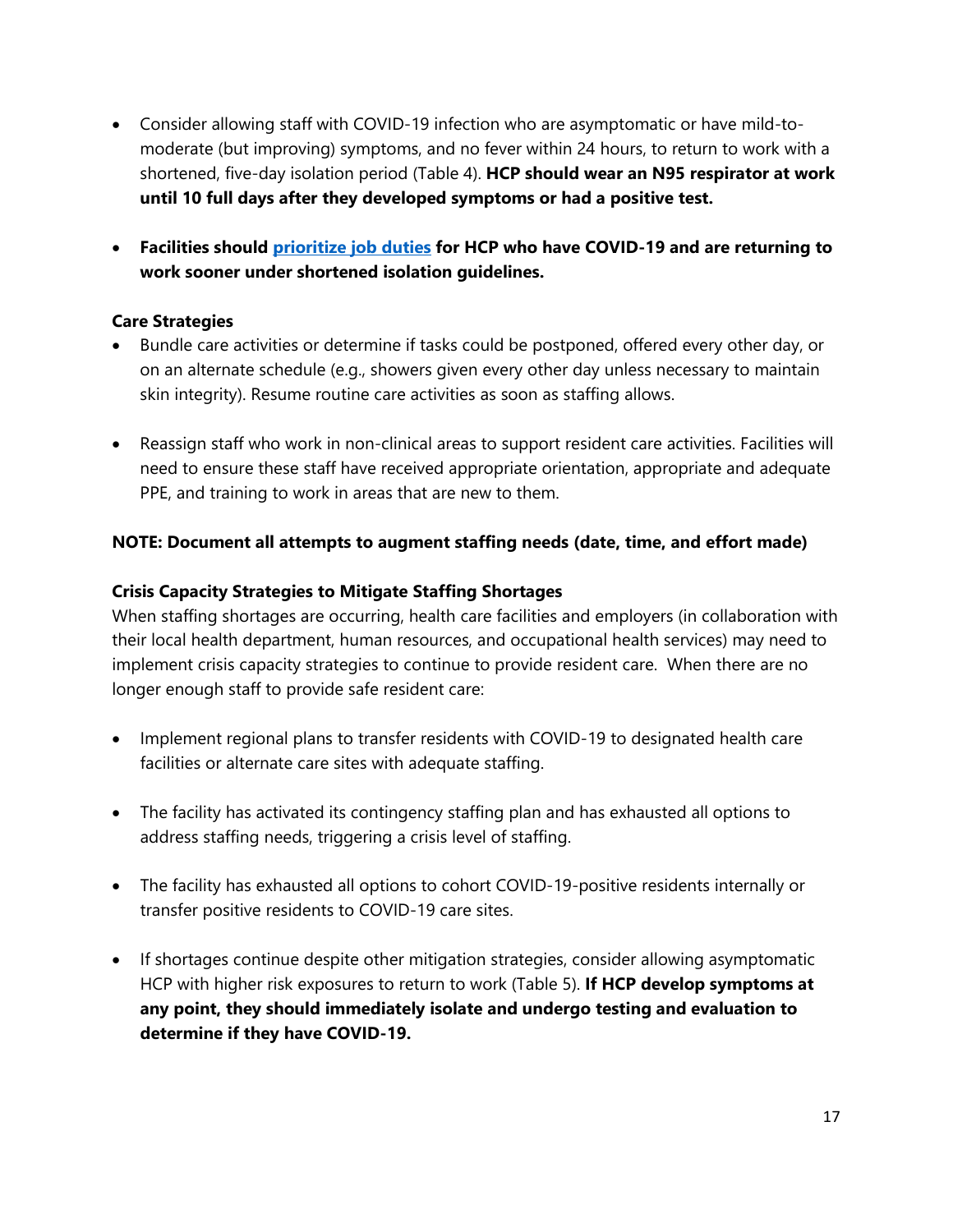- Consider allowing HCP with COVID-19 infection who are asymptomatic or have mild-tomoderate (but improving) symptoms and no fever within 24 hours, to return to work with a shortened isolation period (Table 4). **HCP should wear an N95 respirator until 10 full days after they developed symptoms or had a positive test.**
- **Facilities should [prioritize job duties](https://www.cdc.gov/coronavirus/2019-ncov/hcp/mitigating-staff-shortages.html) for HCP who have COVID-19 and are returning to work sooner under shortened isolation guidelines.**

Additional information is available: *Strategies to Mitigate Health Care Personnel Staffing Shortages* can be found at the following CDC website: [https://www.cdc.gov/coronavirus/2019](https://www.cdc.gov/coronavirus/2019-ncov/hcp/mitigating-staff-shortages.html) [ncov/hcp/mitigating-staff-shortages.html](https://www.cdc.gov/coronavirus/2019-ncov/hcp/mitigating-staff-shortages.html)

## **Management of Residents - Updated**

## **Residents with** *Confirmed* **COVID-19**

- Resident placement
	- o Single room
	- o Door closed (if safe to do so)
- Designate a separate area or unit as a COVID-19 unit
- Isolate using transmission-based precautions
- Discuss treatment options with patient or their decision maker, to prevent hospital admissions
- Monitor the resident every four hours for clinical worsening
- Use dedicated medical equipment
- Dedicate HCP to the COVID-19 unit (including environmental services or housekeeping staff)
- Staff wear full PPE (N95 respirator, gown, gloves, eye protection)
- Visitation Updated
	- $\circ$  While not recommended, residents who are on transmission-based precautions (TBP) can still receive visitors and visits from ombudsmen. In these cases, visits should occur in the resident's room and the resident should wear a well-fitting mask. Counsel visitors about risks of COVID-19.
	- $\circ$  Before visiting residents, who are on TBP, visitors and ombudsmen should be made aware of the potential risk of visiting and precautions necessary in order to visit the resident. Visitors and ombudsmen must wear PPE as indicated by the type of transmission-based precaution. For COVID-19 this includes a well-fitting mask (for visitors), gown, gloves, and eye protection if providing direct care.
	- $\circ$  Visitors and ombudsmen should adhere to the core principles of infection prevention and control, *which includes hand hygiene, well-fitting face covering, appropriate physical distancing, and PPE.*
	- o Facilities should offer well-fitting mask or other appropriate PPE, including KN95 masks (if available). <sup>13,14</sup> Visitors should not wear facility provided N95s, however, they may bring and wear their own N95s.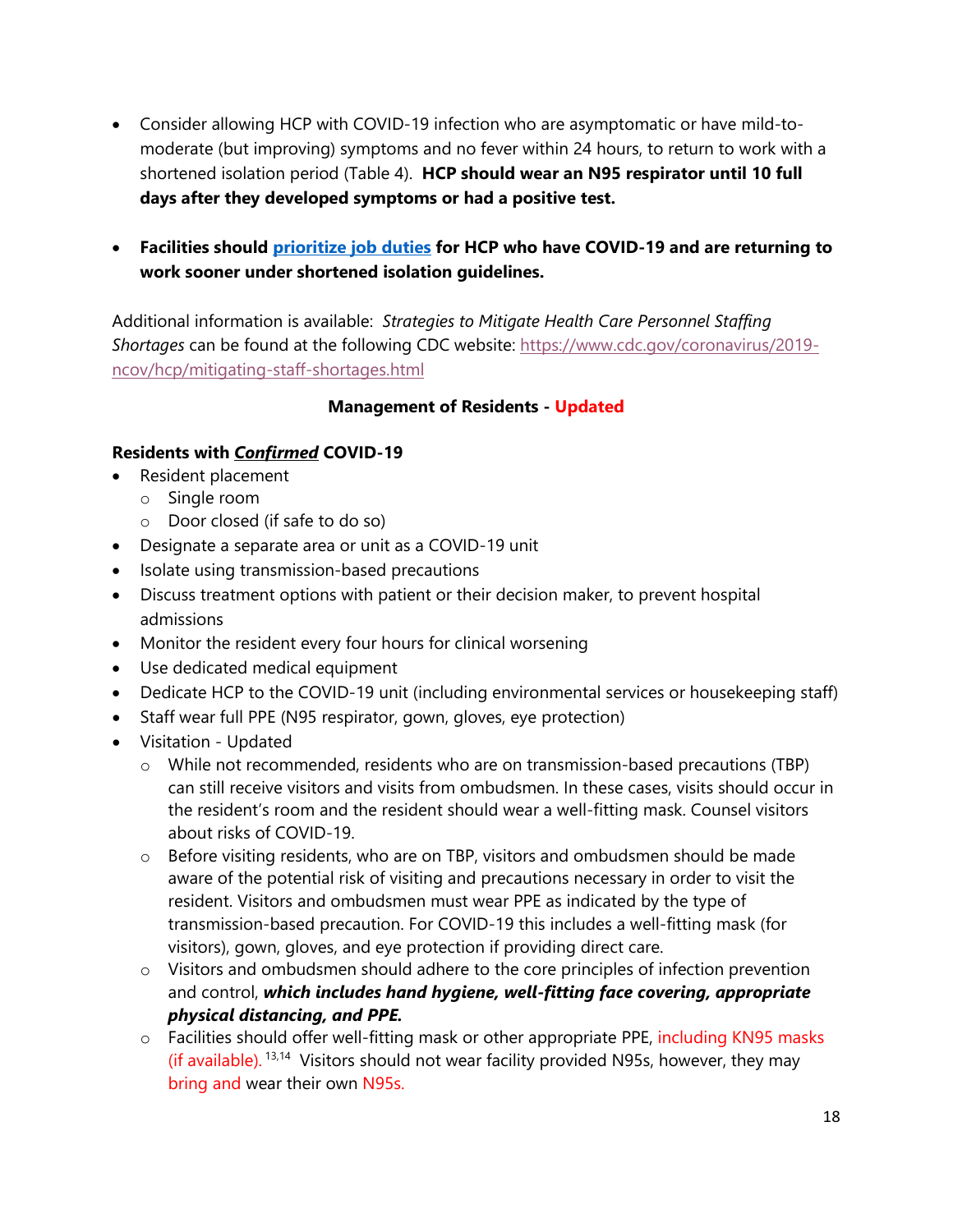- o **Visitors** who are not up to date with COVID-19 vaccinations and choose to visit a COVID-19 positive resident need to wear appropriate PPE and maintain a distance of 6 feet or more away from the resident while visiting. Visitors who are closer than 6 feet for a cumulative total of 15 minutes or more over a 24-hour period without wearing appropriate PPE are considered EXPOSED or a close contact to a positive case. If the visitor was wearing appropriate PPE and was 6 feet or more away from the resident, then the visitor is NOT considered to be exposed.
- o Visitors who are **not up to date with COVID-19 vaccinations will be considered exposed** to a positive case (even if the positive case is the resident they were visiting) **and** *should quarantine per community guidance and not visit a long-term care facility for 10 full days from the last exposure (with the date of the last visit being day 0).*
- $\circ$  Visitors who are up to date with COVID-19 vaccinations or within 90 days of a COVID-19 infection, do not need to quarantine and are allowed to enter long-term care facilities.
- Communal dining Dining for persons confirmed to have COVID-19 is not allowed in communal areas. Dining should occur in the resident room.
- Group activities resident should not participate in group activities until recovered.
- Transmission-based precautions (TBP).
	- o Symptom-based strategy is preferred over testing strategy.
	- o Mild-to-moderate illness.
		- A minimum of 10 days since symptoms first appeared or first diagnostic test.
		- **Fever free for 24 hours without fever-reducing medications.**
		- **Symptoms improving (e.g., shortness of breath, cough).**
	- o Severe-to-critical illness or moderate-to-severely immunocompromised.
		- A minimum of 10 days (or up to 20 days) since symptoms first appeared.
		- **Fever free for 24 hours without fever-reducing medications.**
		- **Symptoms improving (e.g., shortness of breath, cough).**
- Consider consultation with infectious disease expert.
- Environmental cleaning.
	- o Routine cleaning and disinfection of surfaces and equipment.
	- $\circ$  After discharge, leave the room empty (do not occupy or enter) for a period of one hour (60 minutes). Environmental services or housekeeping must not enter to terminally clean the room before 60 minutes has elapsed unless they are wearing full PPE. After 60 minutes, they can enter wearing appropriate PPE for the terminal cleaning.

## **Residents** *Suspected* **to have COVID-19 -**

- Test symptomatic residents regardless of vaccination status.
- Resident placement.
	- o Single room (if feasible)
	- o Door closed (if safe to do so)
	- o Private bathroom if possible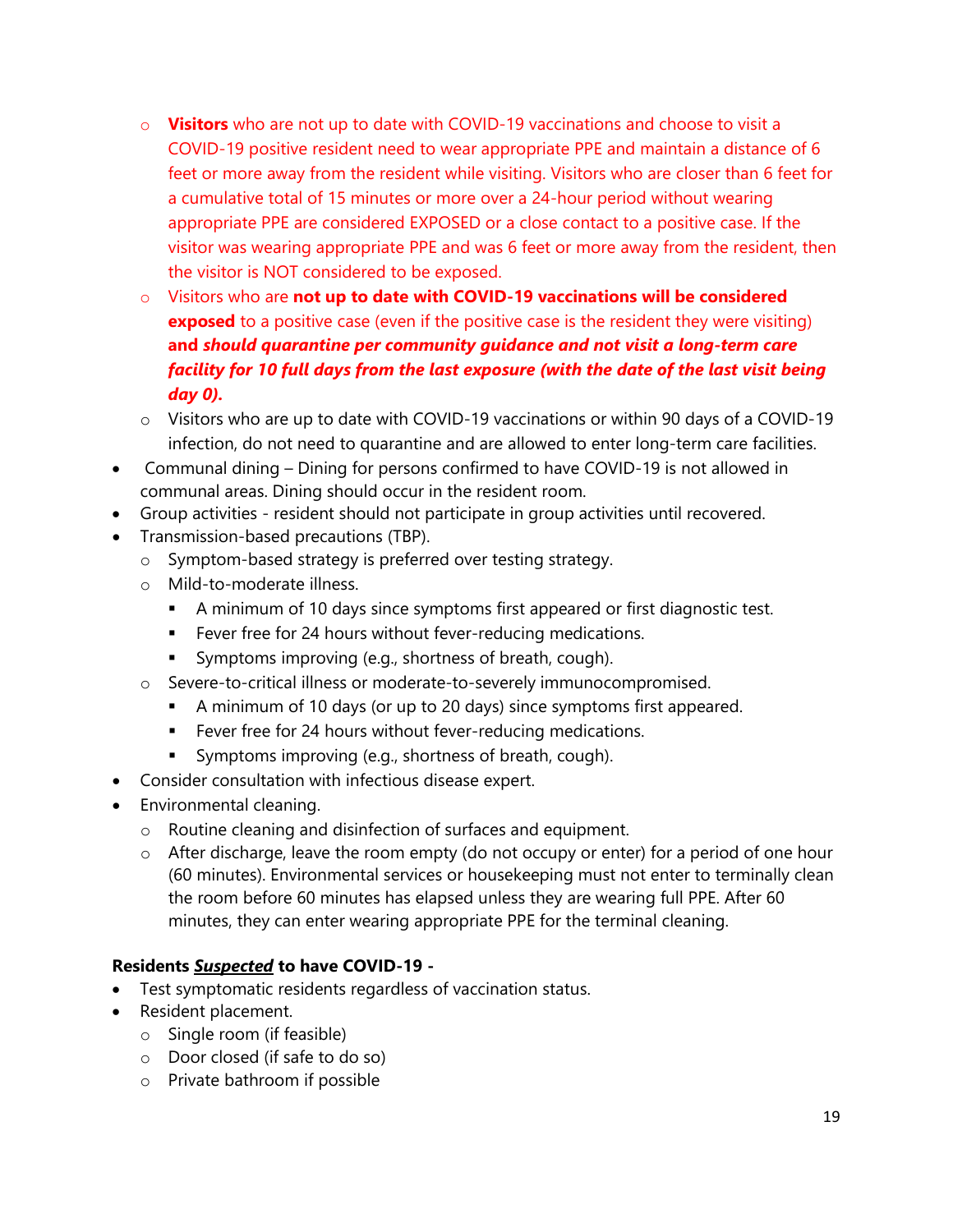- Isolate using transmission-based precautions until results of tests are known.
- Monitor residents at least daily.
- Use dedicated medical equipment.
- Staff wear full PPE (N95 respirator, gown, gloves, eye protection).
- Visitation Follow visitation guidance listed above for "Residents with confirmed COVID-19."
- Communal dining –Dining for persons confirmed to have COVID-19 is not allowed in communal areas. Dining should occur in the resident room.
- Group activities residents suspected of having COVID-19 must not participate in group activities until recovered.
- Routine cleaning and disinfection of surfaces and equipment.
- After discharge, leave the room empty for a period of 60 minutes. HCP must not enter to remove equipment or terminally clean the room for at least 60 minutes after discharge unless they are wearing full PPE. After 60 minutes, they can enter wearing appropriate PPE for the terminal cleaning.
- If limited single rooms are available or if numerous residents are simultaneously identified to have COVID-19 exposures or symptoms concerning for COVID-19, residents should remain in their current location, draw a privacy curtain between beds, and wait for *test results.*

## **Resident identified as a** *Close Contact* **of someone with COVID-19 (e.g., roommates or other close contacts) - Updated**

- Testing is not recommended for residents who have had COVID-19 in the last 90 days if they remain asymptomatic.
- **Regardless of vaccination status**, a resident should have a series of two tests (PCR or POC antigen) for COVID-19. The tests should be done immediately (but not earlier than 24 hours after the exposure) and, if negative, again 5–7 days after the exposure.
- Isolation, quarantine, and PPE requirements for residents identified to be a close contact of a positive COVID-19 case.
	- o If the resident is *symptomatic,* regardless of vaccination status, isolate using transmission-based precautions and test as above. HCP should wear full PPE and treat as suspected COVID-19 case (see above guidance).
	- o If the resident is *asymptomatic and up to date* with COVID-19 vaccinations, no need to quarantine or restrict the resident to their room, but the resident should wear source control for **10** days post exposure when out of their room.
	- o If the resident is *asymptomatic and not up to date* with COVID-19 vaccinations, quarantine for **10** days even if testing negative. HCP should wear full PPE.
	- o If the resident is asymptomatic and **has had COVID-19 within last 90 days,** there is no need to quarantine; resident should wear source control for **10** days post exposure.
	- o If the resident **is moderate-to-severely immunocompromised,** consider quarantine. Consult with the resident's health care provider to determine if quarantine is necessary.
	- o Residents can be removed from transmission-based precautions (TBP) after day **10**  following the exposure (day 0) if they do not develop symptoms.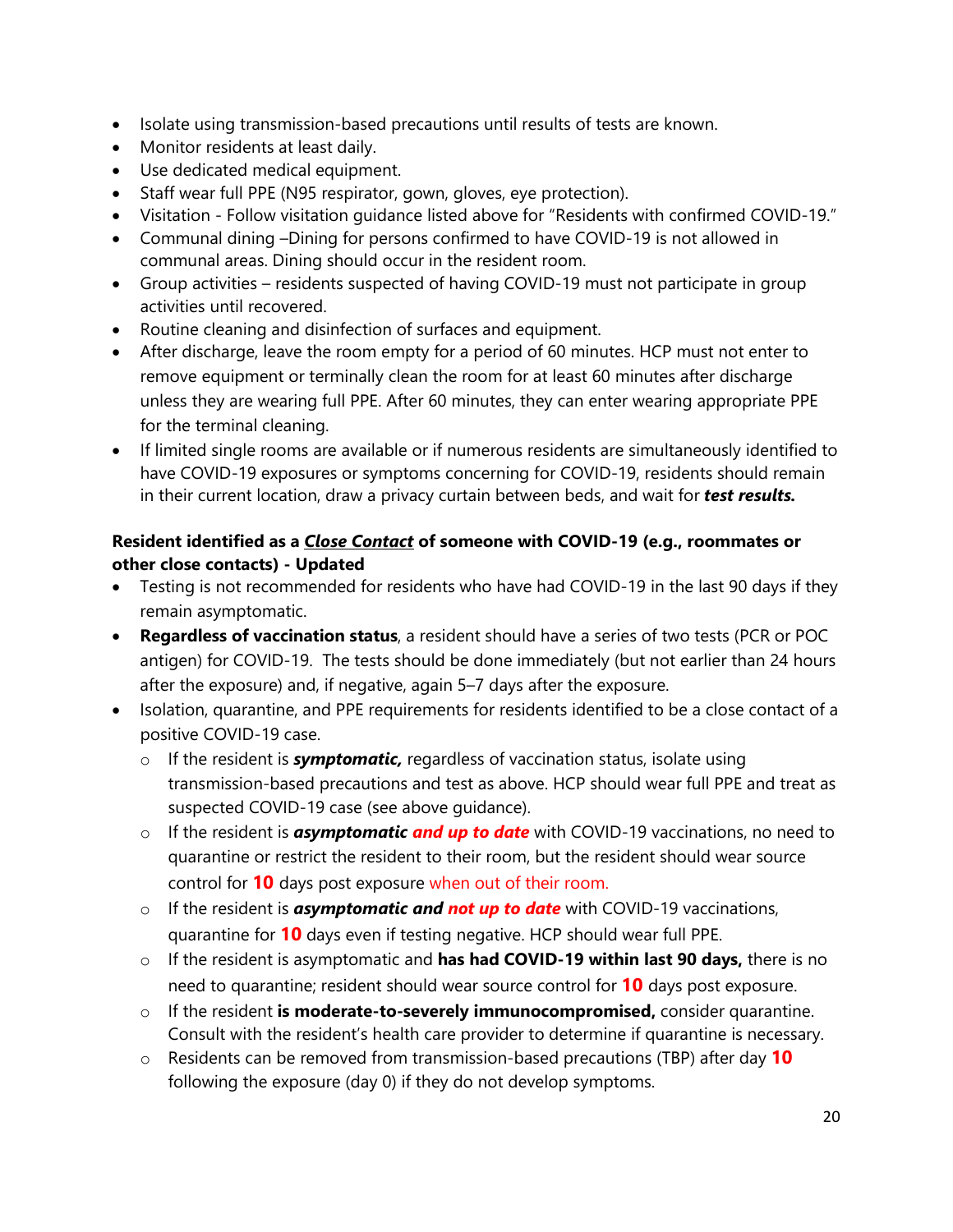- $\circ$  If the resident develops symptoms, the need for TBP begins again with the date the symptoms started (now considered day 0) and TBP should extend to day 10 using this symptom onset date.
- o Determine if post exposure prophylaxis is appropriate based on circulating variants and duration of exposure.
- Visitation, dining, and group activities
	- o Visitors should be counseled on the risks of COVID-19.
	- $\circ$  Indoor visits are allowed, but only in the resident's room. Both the resident and the visitor should wear source control and maintain physical distancing.
	- $\circ$  Residents who are NOT up to date with COVID-19 vaccinations, but are identified to have had a close contact, **should be placed in quarantine (above).**
		- Residents should not participate in communal dining during quarantine and should dine in their room.
		- Residents should not participate in group activities during quarantine.
	- o Residents who ARE up to date with COVID-19 vaccinations, but are identified to have had a close contact, *do not have to be restricted to their rooms.*
	- o Residents who ARE up to date with COVID-19 vaccinations *can participate in indoor visits* in their rooms, in common areas, or in designated visitation spaces. Outdoor visits are also allowed. Both the resident and the visitor should wear source control and maintain physical distancing for both indoor and outdoor visits.
	- o Residents who ARE up to date with COVID-19 *may participate in communal dining* but should wear source control to and from the dining hall and when not eating or drinking.
	- o Residents who ARE up to date with COVID-19 *may participate in group activities* but should wear source control during the activity.

## **New Admissions or Readmissions**

- Hospitalized residents with confirmed COVID-19 must complete transmission-based precautions (isolation) requirements (minimum of 10 days or up to 20 days if immunocompromised or severe illness).
- Because of the risk of unrecognized COVID-19 infections among residents, facilities must conduct testing at the time of admission to the facility (if not done in the past 72 hours).
- **New Admissions or Readmissions – see Table 2 below**
	- o When **community transmission levels are substantial or high**, asymptomatic new admissions and readmissions, regardless of vaccination status, must be tested *on admission* if not tested in the past 72 hours. *If negative, test again 5 – 7 days after admission*.
	- o If **community transmission levels are low-to-moderate**, asymptomatic new admissions and readmissions *do not need to be tested on admission*.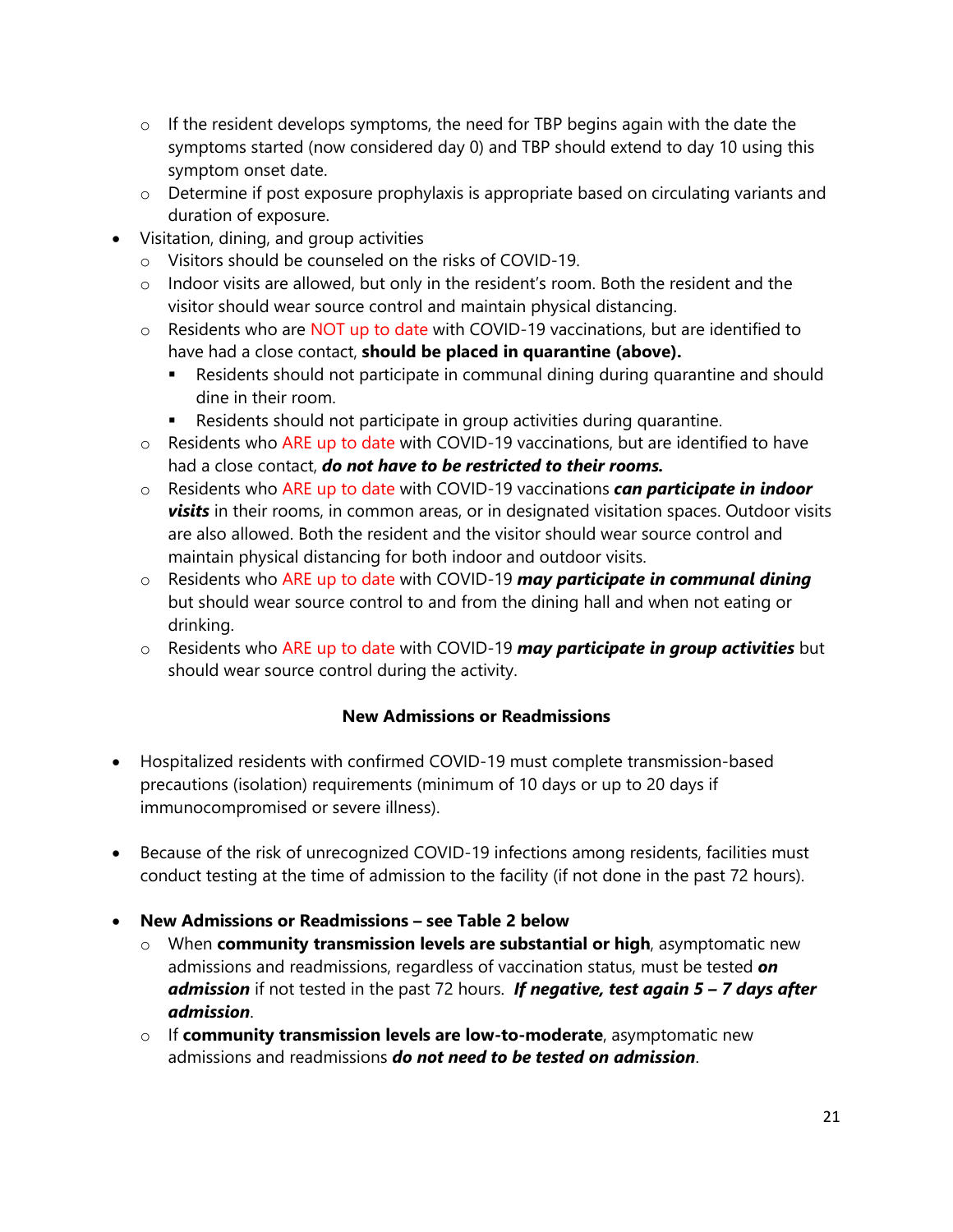- PCR testing is the preferred testing method; however, POC antigen testing is acceptable.
- **New admissions or readmissions that are NOT up to date** with COVID-19 vaccinations need to quarantine for **10** days and complete the testing listed above.
- **New admissions or readmissions that ARE up to date** with COVID-19 vaccinations do not need to quarantine if they remain asymptomatic but must complete testing listed above.
- **Visitation** follow the same guidance as residents who are close contacts.
- **Facilities in an outbreak** may admit new residents if they have met the following criteria:
	- o Have adequate HCP to provide care to all current residents and new admissions,
	- o Are not in crisis staffing, have adequate PPE inventory to meet the care needs of all residents (those currently residing in the building and new admissions), and have appropriate room placement for residents.
	- o **Facilities involved in an outbreak must consider the criteria listed above, the extent of the outbreak, and consult with their local health department before accepting new admissions.**

## **Residents who leave the facility - see table below**

**Facilities must permit residents to leave the facility as they choose.** Should a resident choose to leave, the facility should remind the resident and any individual accompanying the resident, to wear a well-fitting mask, physically distance, and perform frequent hand hygiene, and to encourage those around them to do the same.

- Screen residents upon return for signs or symptoms of COVID-19.
	- o If the resident or family member reports possible close contact to an individual with COVID-19 while outside of the nursing home, test the resident for COVID-19, regardless of vaccination status and follow the guidance for "Resident Identified as a Close Contact of Someone with COVID-19 (above)."
	- o If the resident develops signs or symptoms of COVID-19 after the outing, test the resident for COVID-19, regardless of vaccination status, and follow the guidance for "Residents Suspected of Having COVID-19 (above)."
- Quarantine is not recommended for residents who are **not up to date** with COVID-19 vaccinations who leave the facility for less than 24 hours (e.g., for medical appointments, community outings with family or friends) if they have not had close contact with someone with COVID-19.
- Residents who leave the facility for 24 hours or longer should generally be managed as described in **New Admissions and Readmissions**.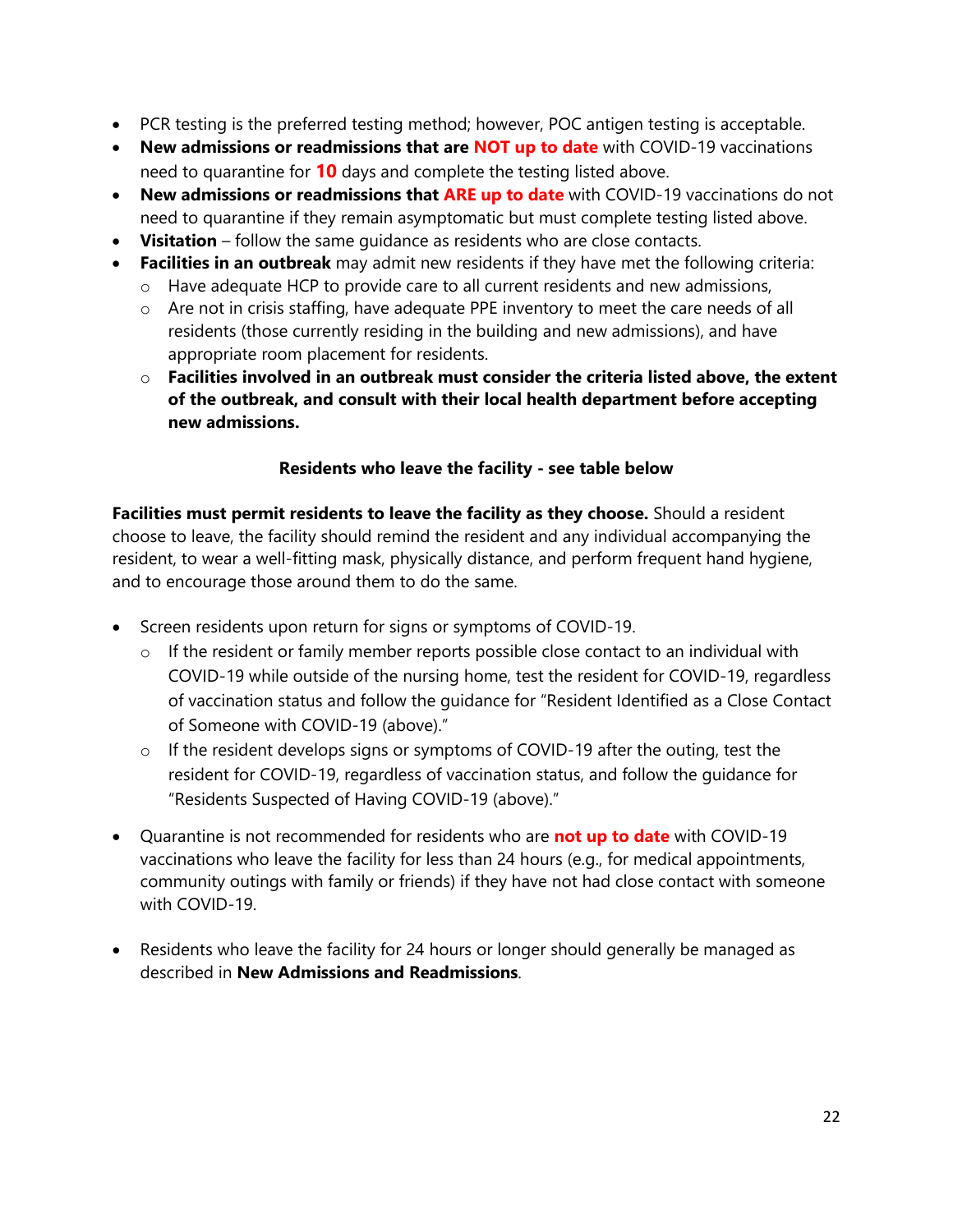| Table 3: New Admission/Readmissions and Residents who Leave the Facility |                        |                                              |                                               |  |  |
|--------------------------------------------------------------------------|------------------------|----------------------------------------------|-----------------------------------------------|--|--|
|                                                                          | Is quarantine of       | Is testing of the resident necessary?        |                                               |  |  |
| <b>Resident vaccination status</b>                                       | resident<br>necessary? | Low-to-moderate<br>community<br>transmission | Substantial-to-high<br>community transmission |  |  |
| Not up to date with COVID-                                               |                        |                                              |                                               |  |  |
| 19 vaccinations resident                                                 | No                     | No.                                          | No.                                           |  |  |
| out for less than 24 hours                                               |                        |                                              |                                               |  |  |
| Not up to date with COVID-                                               |                        |                                              |                                               |  |  |
| 19 vaccinations, resident                                                | Yes.                   | No.                                          | Yes, test as readmission                      |  |  |
| out for 24 hours or more                                                 |                        |                                              |                                               |  |  |
| Up to date with COVID-19                                                 |                        |                                              |                                               |  |  |
| vaccinations, resident                                                   | No                     | No.                                          | No.                                           |  |  |
| out for less than 24 hours                                               |                        |                                              |                                               |  |  |
| Up to date with COVID-19                                                 |                        |                                              |                                               |  |  |
| vaccinations resident                                                    | No                     | No.                                          | Yes, test as readmission                      |  |  |
| out for 24 hours or more                                                 |                        |                                              |                                               |  |  |

## **Visitation**

Residents have the right to receive visitors of their choosing at the time of their choosing and in a manner that does not impose on the rights of another resident, such as a clinical necessity or safety restriction (see 42 CFR § 483.10(f)(4)(v). Nursing homes must facilitate in-person visitation consistent with the applicable CMS regulations, which can be done by applying the guidance stated below. Failure to facilitate visitation, without adequate reason related to clinical necessity or resident safety, would constitute a potential violation of 42 CFR § 483.10(f) (4), and the facility would be subject to citation and enforcement actions**.**

Adherence to the core principles of infection prevention and control is an evidence-based way to reduce the risk of COVID-19 transmission. Residents have the right to make choices about aspects of their lives in the facility that are significant to their well-being.

- Facilities must screen all visitors entering the facility, regardless of their vaccination status, for the following criteria: a positive viral test for COVID-19, symptoms of COVID-19, or if they have had close contact with someone with COVID-19 infection.
- **Visitors should follow the same isolation and quarantine guidance as residents** and should not visit for 10 days if they are a close contact of a positive case or have had a positive viral test. Community guidance for isolation and quarantine does not apply to individuals visiting long-term care facilities.
- Facilities must allow indoor visitation at all times and for all residents as required under the CMS visitation rules [\(QSO-20-39-NH\)](https://www.cms.gov/files/document/qso-20-39-nh-revised.pdf).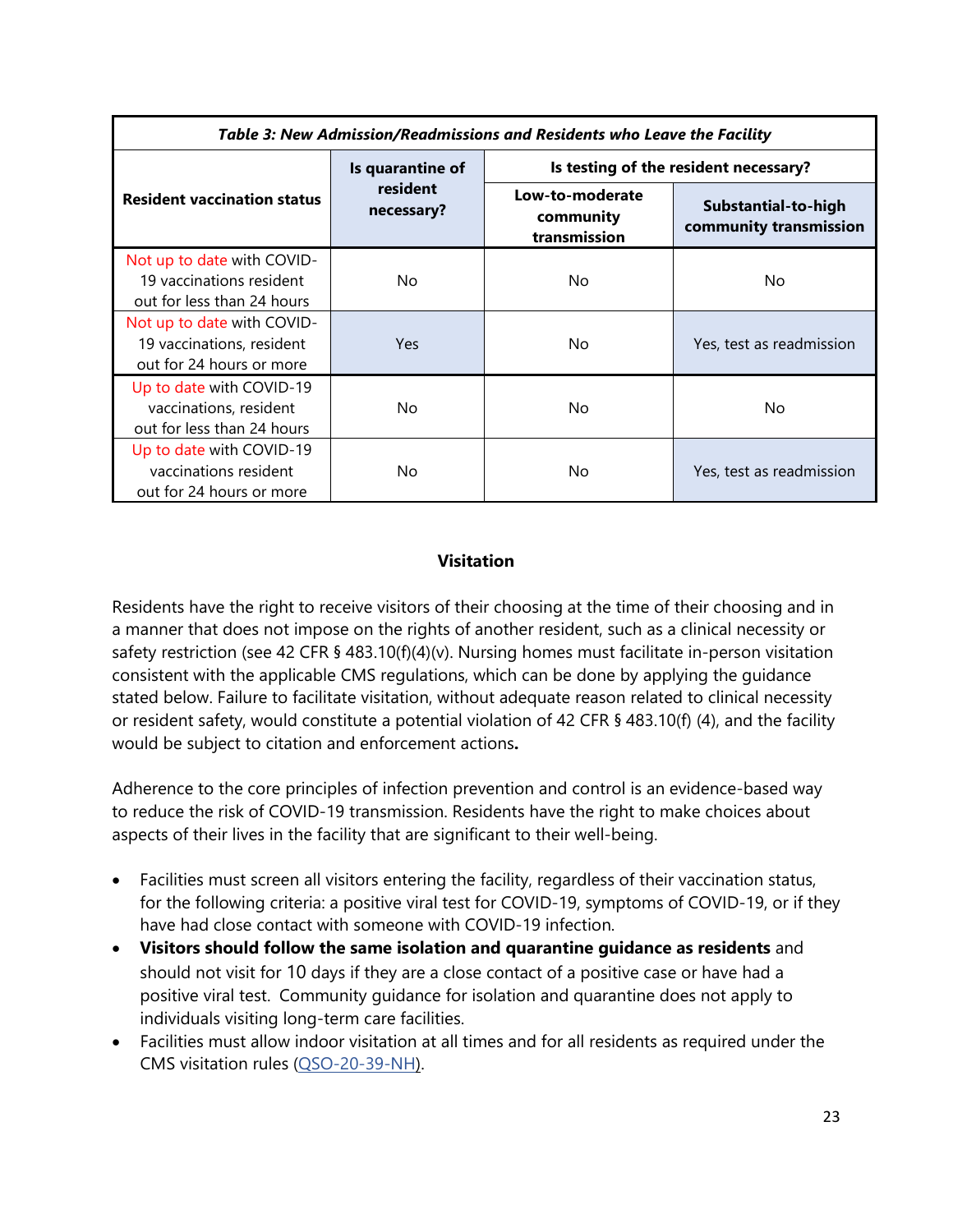- Although there is no limit on the number of visitors that a resident can have at one time, visits should be conducted in a manner that adheres to the core principles of infection prevention and control and does not increase COVID-19 infection risk to other residents.
- The safest practice is for residents and visitors to wear source control and physically distance, particularly if either of them are at risk for severe disease or are unvaccinated.
- Nursing homes may take additional measures to make visitation safer, while ensuring visitation can still occur. This includes requiring that, during visits, residents and visitors wear masks that are well-fitting and preferably those with better protection, such as surgical masks or KN95s. While not required, facilities may offer visitors surgical masks or KN95s to replace a cloth face covering or mask.
- Visitors who are unwilling or unable to adhere to the core principles of COVID-19 infection prevention and control should not be permitted to visit or should be asked to leave.
- If a resident's roommate is not up to date with COVID-19 vaccinations or immunocompromised (regardless of vaccination status), visits should not be conducted in the resident's room, if possible.
- [Executive Order 2022-06](https://www.illinois.gov/government/executive-orders/executive-order.executive-order-number-06.2022.html) lifted the universal face covering requirement for the general public effective February 28, 2022. However, all individuals regardless of vaccination status shall continue to be required to wear a face covering in health care facilities such as long-term care facilities.
- Face coverings or masks are still required indoors for visitors to long-term care facilities. If the resident and all their visitor(s) are up to date with all recommended COVID-19 vaccine doses, the resident can choose not to wear source control while in the resident's room and may choose to have physical contact.
- Visitors, regardless of vaccination status, should wear source control and physically distance themselves from other residents or HCP.
- Touch-based communication may be necessary for residents with combined hearing and vision impairment, but increased use of touch-based communication may necessitate higher levels of hand hygiene, respiratory protection, and/or other protections that may be appropriate in such situations.
- Visitation may occur in the following locations:
	- o Resident room (no roommates present unless moving roommate is not possible)
	- o Multipurpose rooms
	- o Dining areas
	- o Designated visitation rooms
	- o Outdoors

## **Indoor Visitation During an Outbreak -**

- While it is safer for visitors not to enter the facility during an outbreak, visitors must still be allowed in the facility.
- Visitors should be made aware of the potential risk of visiting during an outbreak and adhere to the core principles of infection prevention.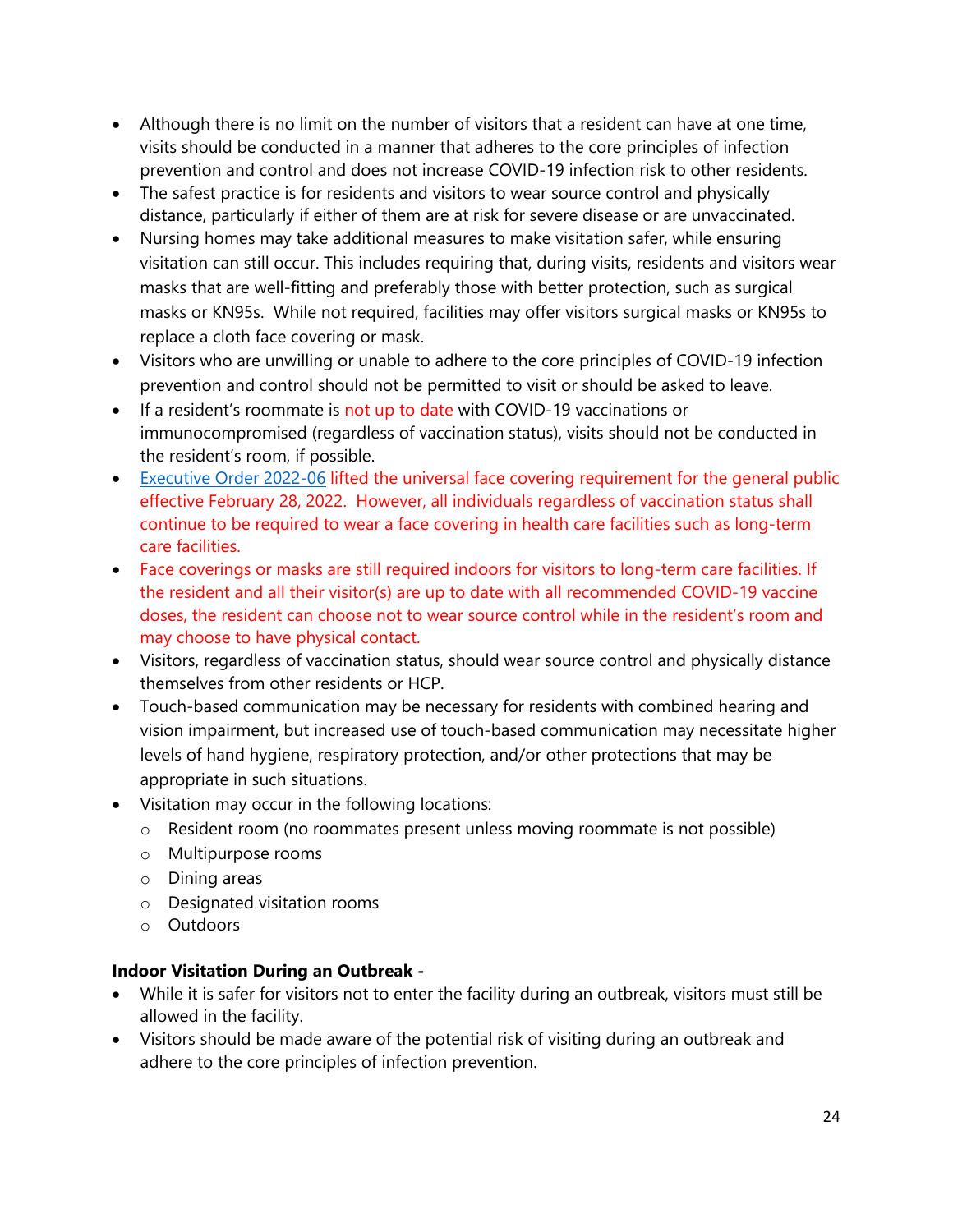- If residents or their representative would like to have a visit during an outbreak, they should wear well-fitting masks during visits regardless of vaccination status.
- Visits should occur in resident rooms rather than public areas on the affected unit(s).
- Local health departments may provide further guidance or direction to a facility to reduce the risk of COVID-19 transmission during an outbreak.
- There may be times when the scope and severity of an outbreak warrants the local health department to recommend a pause or limitations on visitation as a temporary, short-term intervention (e.g., 14 days). These situations are expected to be **extremely rare** and only occur after the facility has been working with the local health department to manage and prevent escalation of the outbreak. **If the outbreak is severe enough to warrant pausing visitation, it would also warrant a pause on accepting new admissions** (as long as there is adequate alternative access to care for hospital discharges).<sup>[14](#page-24-0)</sup> Facilities must document the outbreak control measures taken, including consultations with the local health department, that preceded the decision to limit visitation.

## **Compassionate Care Visits**

While end-of-life situations have been used as examples of compassionate care situations, the term "compassionate care situations" does not exclusively refer to end-of-life circumstances.

**Compassionate care visits and visits required under federal disability rights law should be allowed at all times regardless of a resident's vaccination status, the community transmission levels, or an outbreak.**

## **Federal Disability Rights Laws and Protection and Advocacy Personnel**

Federal Disability Rights Laws and Protection & Advocacy (P&A) Programs Section  $483.10(f)(4)(i)(E)$  and (F) requires the facility to allow immediate access to a resident by any representative of the protection and advocacy systems, as designated by the state, and as established under the Developmental Disabilities Assistance and Bill of Rights Act of 2000 (DD Act), and of the agency responsible for the protection and advocacy system for individuals with a mental disorder (established under the Protection and Advocacy for Mentally Ill Individuals Act of 2000).

Additionally, each facility must comply with federal disability rights laws, such as Section 504 of the Rehabilitation Act and the Americans with Disabilities Act (ADA).

<span id="page-24-0"></span><sup>&</sup>lt;sup>14</sup> CMS Nursing Home Frequently Asked Questions. [https://www.cms.gov/files/document/nursing](https://www.cms.gov/files/document/nursing-home-visitation-faq-1223.pdf)[home-visitation-faq-1223.pdf](https://www.cms.gov/files/document/nursing-home-visitation-faq-1223.pdf)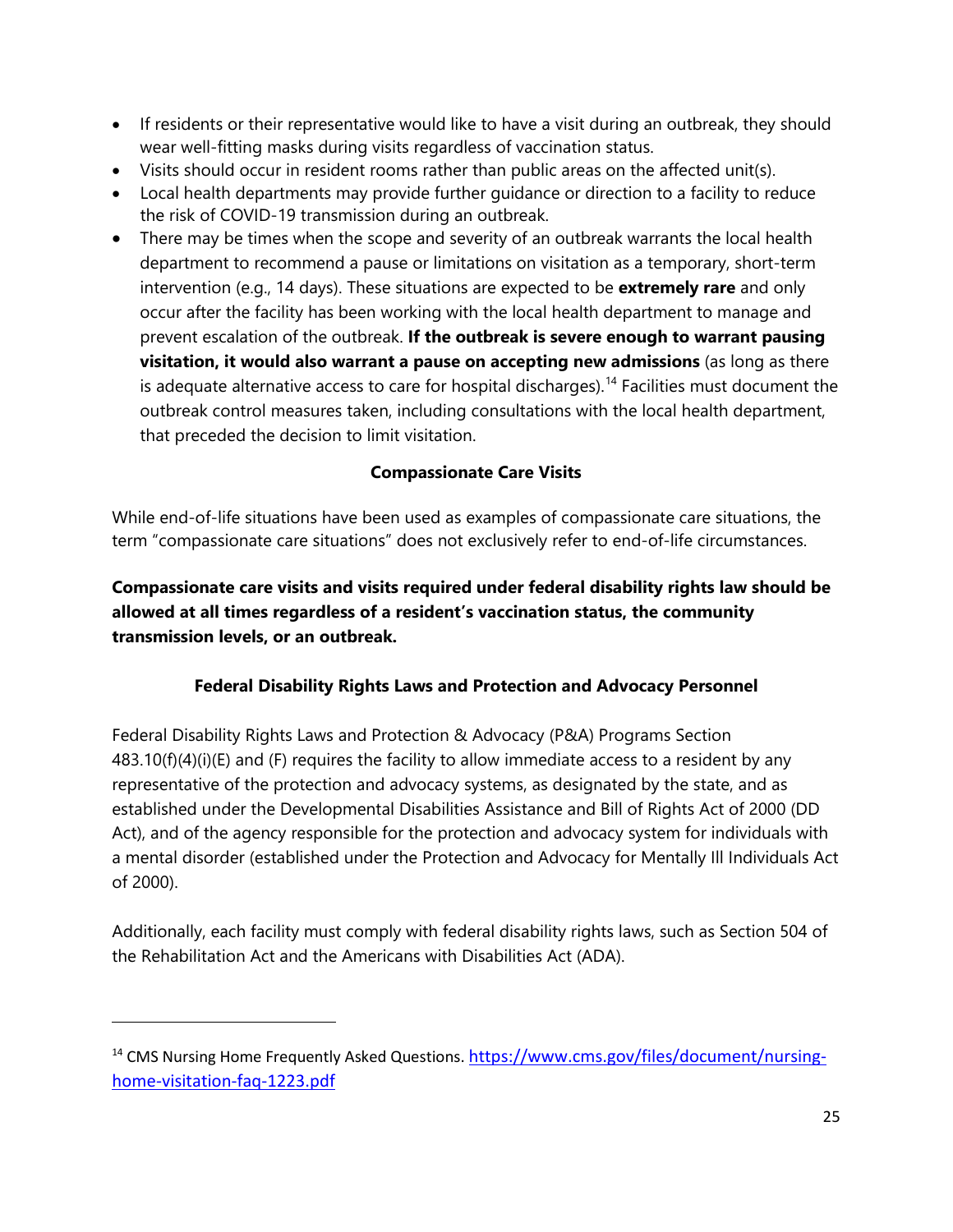## **Essential Caregivers**

Facilities should encourage visits by essential caregivers. Refer to the **IDPH Essential Caregiver** [Guidance](https://dph.illinois.gov/covid19/community-guidance/long-term-care/essential-caregiver-guidance.html) for Long-term Care Facilities Guidance.

#### **Communal Dining and Group activities**

#### **Communal Dining**

- Residents should wear a mask to and from dining hall or activity room.
- Residents, regardless of vaccination status or community transmission levels, should wear source control in public areas of the facility when not actively eating or drinking.
- Residents who are not up to date with COVID-19 vaccinations must maintain 6 feet distance from other residents and HCP.

## **Live Music, Vocal Performances and Sing-alongs, or Worship Services**

## • **Outdoor performances are preferred**

- o **Residents,** regardless of vaccination status, are not required to wear source control when outdoors. Unvaccinated residents should physically distance from other residents and visitors when outdoors.
- o **Performers are not** required to wear source control while performing outdoors provided they can maintain 6-9 feet of distance from the audience. If this is not possible, source control must be worn.
- o **Performing groups** with more than five performers must perform outdoors. Facilities should not allow indoor performances of large groups.
- o Instruments should be fitted with bell covers consisting of a minimum of two layers of dense fabric. Bell covers should be made of a non-stretchy material with a MERV-13 rating (Minimum Efficiency Reporting Value).
- o Performers who play wind instruments can use face coverings with a slit.
- o **Communion.** Individual serving packets of wafer and juice/wine are preferred. Do not share or pass communion articles among residents.
- **Indoor Performances and Sing-alongs or Worship services** are allowed using the following guidance.
	- o **Vaccinated** residents do not have to physically distance from one another when wearing source control as long as they do not have symptoms of COVID-19.
	- o **Unvaccinated** residents should physically distance from one another.
	- o Individuals (e.g., clergy, pastors, etc.) conducting the worship service, regardless of vaccination status, are required to wear source control and maintain a physical distance of 6-9 feet from the audience or congregation.
	- o Instruments should be fitted with bell covers consisting of a minimum of two layers of dense fabric. Bell covers should be made of a non-stretchy material with a MERV-13 rating to protect against bacteria and virus particles.
	- o Individuals who play wind instruments can use face coverings with a slit.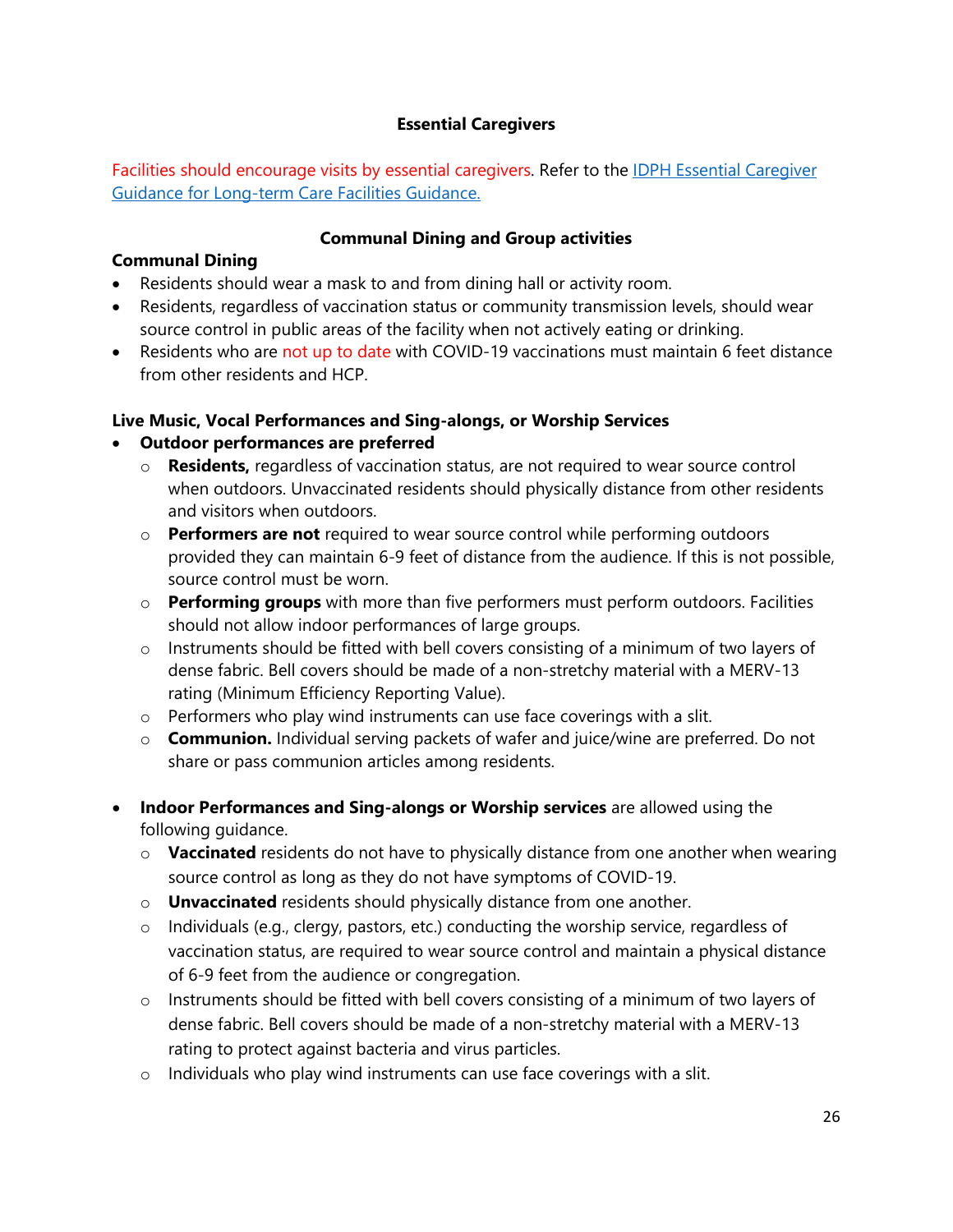- o **Communion.** Individual serving packets of wafer and juice/wine are preferred. Do not share or pass communion articles among residents.
- o If required, individuals providing pastoral care visits must wear source control and other PPE (e.g., eye protection, gown, and gloves).

**Group outings beyond the facility grounds** may be considered provided all the above precautions are observed, along with precautions listed below for trips that are not medically necessary.

- Outdoor outings, such as a stroll in the park, are strongly preferable to outings to indoor destinations, weather permitting.
- Avoid mass events like festivals, fairs, and parades.
- Avoid other locations where it may be difficult to maintain 6-foot separation.

## **Beauty salons and barber shops**

To operate facility-based beauty salons and barber shops:

- Allow services in beauty salons and barber shops only for residents who are not in isolation or quarantine due to known or suspected COVID-19 infection or exposure.
- All residents should wear source control to, from, and in the beauty salon.
- **The beautician or barber**, regardless of vaccination status, should wear source control at all times while in the beauty salon.
- Hand-held blow dryers are now allowed to be used in salons.
- Observe restrictions and precautions in [Personal Care Services Guidelines for Restore Illinois,](https://www2.illinois.gov/dceo/covid-19/restore-illinois/Documents/personalcareservices.pdf) except if IDPH guidelines in this document are more stringent, the IDPH guidance applies.

## **Assisted living facilities and other similar arrangements**

For Assisted Living Facilities (ALF), Shared Housing Establishments (SHE), Sheltered Care Facilities, and Supportive Living Facilities (SLF), visits can be in common areas or in residents' apartments, following guidance listed above.

**State-Authorized Personnel.** IDPH grants authorization for entry to state-authorized personnel. They should **not** be classified as visitors. All such individuals must promptly notify facility staff upon arrival, follow all screening protocols established by the facility, and wear appropriate source control while onsite. State-authorized personnel are required to bring their own PPE and sufficient additional PPE for donning and doffing while entering and exiting COVID-19 units. State-authorized personnel will follow the COVID-19 rules and policies set forth by their respective state agencies. (For additional guidance, see this IDPH guidance document: [Access to Hospital Patients and Residents of Long-Term Care Facilities by Essential State-](https://www.iml.org/file.cfm?key=18712)[Authorized Personnel,](https://www.iml.org/file.cfm?key=18712) April 17, 2020). Failure to allow entry of state-authorized personnel may lead to penalties and sanctions pursuant to applicable state and federal law.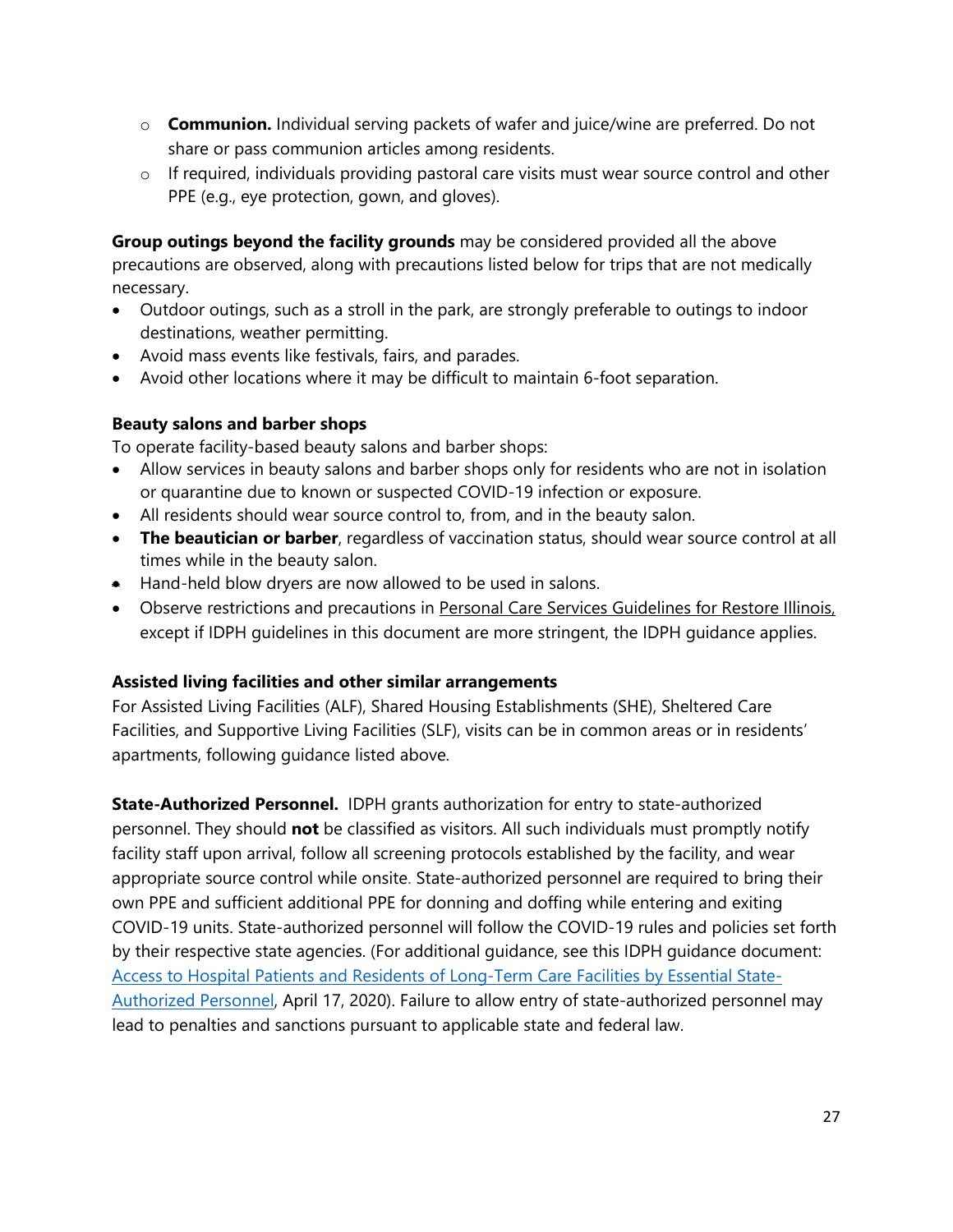#### **Long-Term Care Ombudsman**

As stated in previous [CMS guidance QSO-20-28-NH,](https://www.cms.gov/files/document/qso-20-28-nh-revised.pdf) regulations at 42 CFR § 483.10(f)(4)(i)(C) require that Medicare and Medicaid-certified nursing homes provide representatives of the Office of the State Long-Term Care Ombudsman with immediate access to any resident

Representatives of the Office of the State Long-Term Care Ombudsman should adhere to the core principles of COVID-19 infection prevention as described above. If the resident or the ombudsman program requests alternative communication in lieu of an in-person visit, facilities must, at a minimum, facilitate alternative resident communication with the ombudsman, such as by phone or through use of other technology. Nursing homes are also required under 42 CFR § 483.10(h)(3)(ii) to allow the ombudsman to examine the resident's medical, social, and administrative records as otherwise authorized by state law.

#### **Surveyors**

Federal and state surveyors must be permitted entry into facilities unless they exhibit signs or symptoms of COVID-19. Consistent with [QSO-20-39-NH](https://www.cms.gov/files/document/qso-20-39-nh-revised.pdf), LTC facilities are not permitted to restrict access to surveyors based on vaccination status, nor ask a surveyor for proof of his or her vaccination status as a condition of entry. Surveyors must adhere to the core principles of COVID-19 infection prevention.

#### **Health Care Workers and Other Service Providers**

Health care workers who are not employees of the facility but provide direct care to the facility's residents, such as hospice workers, emergency medical services (EMS) personnel, dialysis technicians, laboratory technicians, radiology technicians, social workers, clergy, etc., must be permitted to come into the facility as long as they are not subject to a work exclusion due to an exposure to COVID-19 or showing signs or symptoms of COVID-19 after being screened. Note that EMS personnel do not need to be screened so they can attend to an emergency without delay. These personnel should adhere to the core principles of COVID-19 infection prevention and must comply with CMS COVID-19 testing requirements.

## **Definitions - Updated**

## **Contingency staffing**

Staffing shortages are imminent and, if action is not taken, will interrupt care functions. Contingency strategies are used to mitigate staffing shortages.

## **Crisis staffing**

Staffing shortages already exist and crisis strategies are used in order to continue to provide resident care.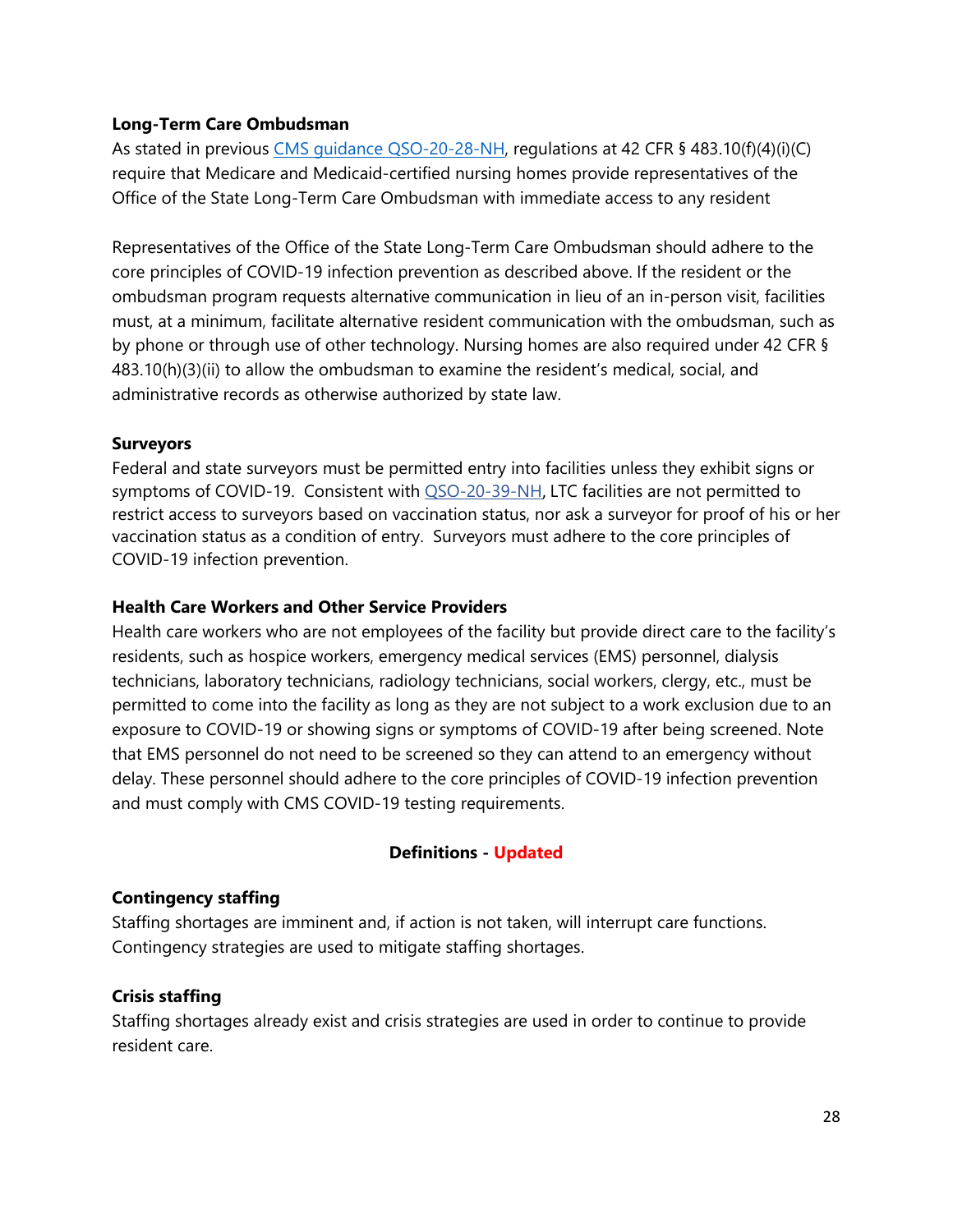Facility-onset case: Following the definition from [CMS \(QSO-20-30-NH\):](https://www.cms.gov/files/document/qso-20-30-nh.pdf) "A COVID-19 case that originated in the facility; not a case where the facility admitted an individual from a hospital or other congregate care setting with known COVID-19 positive status, or an individual with unknown COVID-19 status that became COVID-19 positive within 14 days after admission."

**Facility-associated case of COVID-19 infection in a staff member:** A staff member who worked at the facility for any length of time two calendar days before the onset of symptoms (for a symptomatic person) or two calendar days before the positive sample was obtained (for an asymptomatic person) until the day that the positive staff member was excluded from work. (CDC [Contact Tracing for COVID-19\)](https://www.cdc.gov/coronavirus/2019-ncov/php/contact-tracing/contact-tracing-plan/contact-tracing.html).

**Higher-risk exposure:** HCP who had prolonged close contact\* with a resident, visitor, or HCP with confirmed COVID-19, and

- HCP was not wearing a respirator when caring for a person with known COVID-19.
- HCP was wearing a surgical or procedure mask, and the individual later identified to have COVID-19 was not wearing a face covering or mask.
- HCP was not wearing eye protection if the individual with COVID-19 was not wearing a face covering or mask.
- HCP was not wearing all recommended PPE (i.e., gown, gloves, eye protection, respirator) while performing an aerosol-generating procedure.

\*Prolonged close contact is within 6 feet for 15 minutes or longer during a 24-hour period, or for any duration during an aerosol generating procedure.

**Source control** Source control refers to the use of a well-fitting face covering, face masks, or respirators to cover a person's mouth and nose to prevent spread of respiratory secretions when they are breathing, talking, sneezing, or coughing. Source control offers varying levels of protection for the wearer against exposure to infectious droplets and particles produced by infected people.

o Resident source control = cloth face covering, surgical mask, or procedure mask. o HCP source control = surgical mask, procedure mask, or respirator, as applicable.

**Staff: (CDC) also known as health care personnel (HCP) or health care worker (HCW)** Staff include, but are not limited to, emergency medical service personnel, nurses, nursing assistants, physicians, technicians, therapists, phlebotomists, pharmacists, students and trainees, contractual staff not employed by the health care facility, and persons not directly involved in resident care, but who could be exposed to infectious agents that can be transmitted in the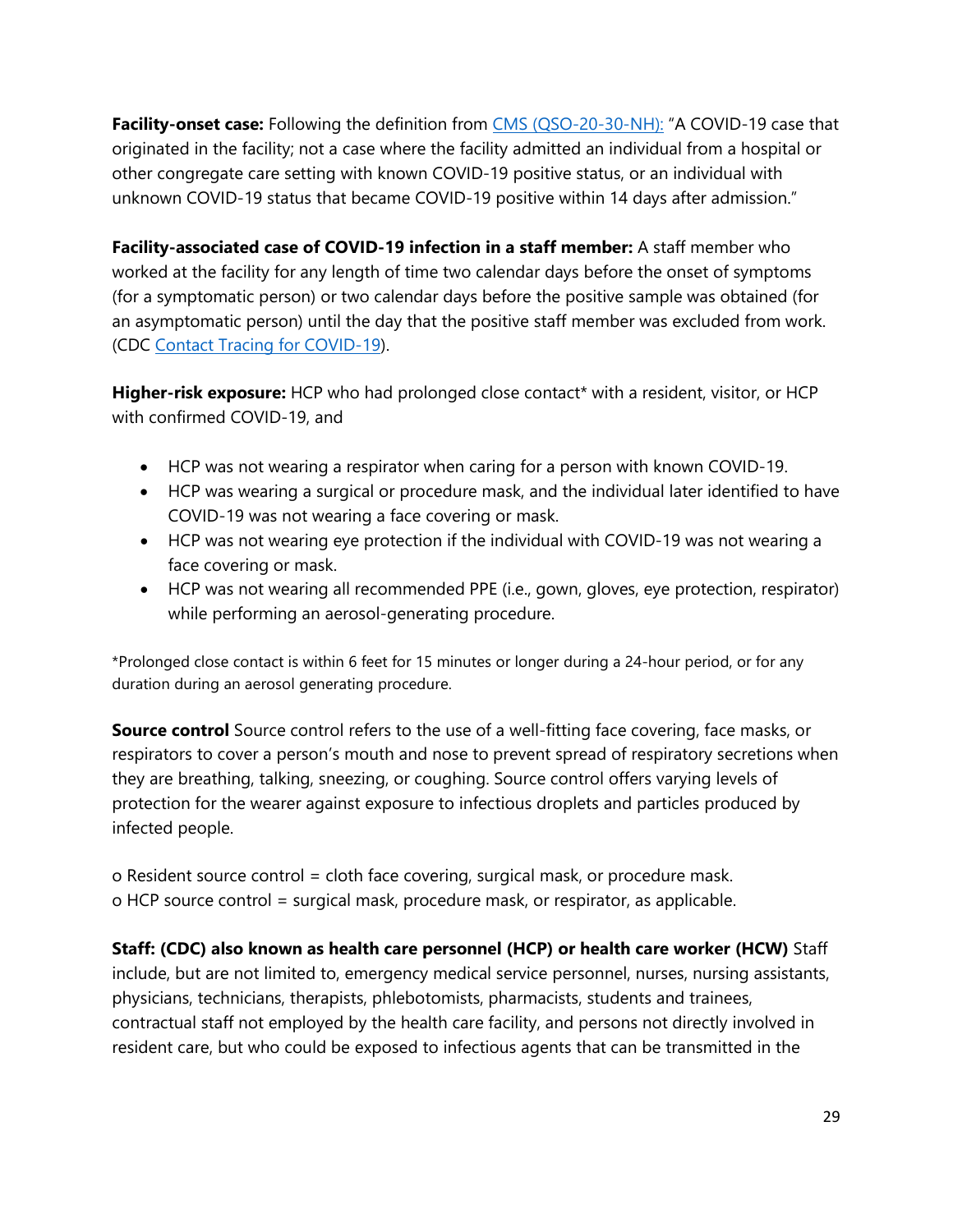health care setting (e.g., clerical, dietary, environmental services, laundry, security, engineering and facilities management, administrative, billing, and volunteer personnel).

**State-authorized personnel:** State-authorized personnel include, but are not limited to, representatives of the Office of the State Long-Term Care Ombudsman Program, the Office of State Guardian, IDPH Office of Health Care Regulation, and the Legal Advocacy Service; and community-service providers, social-service organizations, prime agencies, or third parties serving as agents of the state for purposes of providing telemedicine, transitional services to community-based living, and any other supports related to existing consent decrees and court mandated actions, including, but not limited to, the prime agencies and sub-contractors of the Comprehensive Program serving the Williams and Colbert Consent Decree Class Members.

#### **Vaccination status**

- o **Boosted:** Have received all COVID-19 vaccine doses, including eligible booster dose(s).
- o **Up to date**: An individual has received the primary series of COVID-19 vaccine (either two doses or one dose, depending on the vaccine), and has received all additional and booster doses for which they are eligible as recommended by the CDC. (CDC up to date [recommendations for COVID-19 vaccines\)](https://www.cdc.gov/coronavirus/2019-ncov/vaccines/stay-up-to-date.html)
- o **Not up to date**: An individual has not received all COVID-19 vaccinations for which they are eligible, as outlined under "up to date."
- o **Fully vaccinated:** Two weeks have passed since an individual received the second dose of a two-dose primary series, or one dose of a single dose vaccine. These individuals have NOT received a booster dose.
- o **Unvaccinated:** Have NOT received all primary COVID-19 vaccine doses.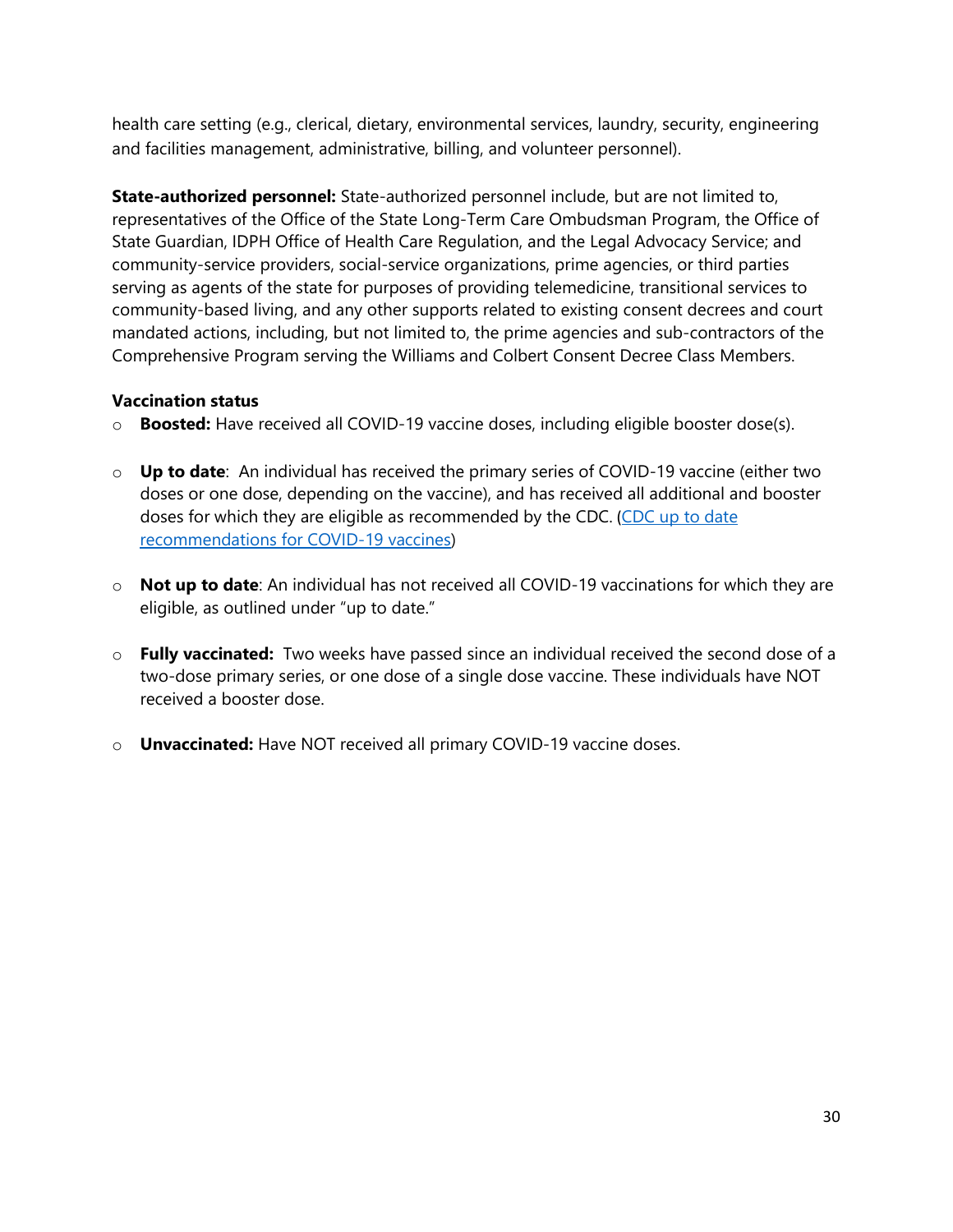#### APPENDIX A: SUMMARY TABLES

| <b>Table 4: COVID-19 Testing Summary</b>                                                                                                                      |                                                                                                                                           |                                                                                                                                                                                                                                                         |  |  |  |
|---------------------------------------------------------------------------------------------------------------------------------------------------------------|-------------------------------------------------------------------------------------------------------------------------------------------|---------------------------------------------------------------------------------------------------------------------------------------------------------------------------------------------------------------------------------------------------------|--|--|--|
| <b>Testing Trigger</b>                                                                                                                                        | Staff (HCP)                                                                                                                               | <b>Residents</b>                                                                                                                                                                                                                                        |  |  |  |
| Symptomatic individual identified.                                                                                                                            | All staff with signs or symptoms must be tested,<br>regardless of vaccination status.                                                     | All residents with signs or symptoms must be<br>tested, regardless of vaccination status.                                                                                                                                                               |  |  |  |
| Higher-risk exposure or close contact<br>with an individual who tested<br>positive for COVID-19 that occurs<br>within the facility.                           | Follow testing requirements listed in Table 5:<br><b>Work Exclusions &amp; Restrictions for</b><br><b>Asymptomatic HCP with Exposures</b> | Asymptomatic residents with prolonged close<br>contact with someone with COVID-19, regardless of<br>vaccination status, must have a series of two tests<br>(PCR or POC antigen), unless within 90 days of<br>COVID-19 infection.                        |  |  |  |
|                                                                                                                                                               |                                                                                                                                           | Test immediately, but not earlier than 24 hours<br>post-exposure. If negative, test again between day<br>5-7 post-exposure or may incorporate into the unit-<br>based or broad-based testing schedule.                                                  |  |  |  |
| Higher risk exposure or close contact<br>with individual positive with COVID-                                                                                 | Follow testing requirements listed in Table 5:<br><b>Work Exclusions &amp; Restrictions for</b>                                           | Asymptomatic residents with prolonged close<br>contact with someone with COVID-19, regardless of                                                                                                                                                        |  |  |  |
| 19 that occurs outside the facility.                                                                                                                          | <b>Asymptomatic HCP with Exposures</b>                                                                                                    | vaccination status, must have a series of two tests<br>(PCR or POC antigen), unless within 90 days of<br>COVID-19 infection.                                                                                                                            |  |  |  |
|                                                                                                                                                               |                                                                                                                                           | Test immediately, but not earlier than 24 hours<br>post-exposure. If negative, test again between day<br>5-7 post-exposure.                                                                                                                             |  |  |  |
| New admissions, readmissions, or<br>those out of the facility for more<br>than 24 hours.<br>Testing is not required for<br>individuals who are within 90 days |                                                                                                                                           | If community transmission levels are substantial or<br>high, regardless of vaccination status, must be<br>tested on admission if not tested in the past 72<br>hours. If negative, test again $5 - 7$ days after<br>admission. PCR testing is preferred. |  |  |  |
| of a COVID-19 infection.                                                                                                                                      |                                                                                                                                           | If community transmission levels are low-to-<br>moderate, do not need to be tested on admission.                                                                                                                                                        |  |  |  |

| Table 5: Work Exclusions & Restrictions for HCP with COVID-19 Infection - Updated                                                                                                                                                                                                                              |                                 |                                                                                                                                                                                                                                                                                                  |                                 |                                                                                                                                                                                                                  |                                                          |                                              |
|----------------------------------------------------------------------------------------------------------------------------------------------------------------------------------------------------------------------------------------------------------------------------------------------------------------|---------------------------------|--------------------------------------------------------------------------------------------------------------------------------------------------------------------------------------------------------------------------------------------------------------------------------------------------|---------------------------------|------------------------------------------------------------------------------------------------------------------------------------------------------------------------------------------------------------------|----------------------------------------------------------|----------------------------------------------|
| Vaccination<br><b>Status</b>                                                                                                                                                                                                                                                                                   |                                 | Conventional                                                                                                                                                                                                                                                                                     | <b>Contingency</b>              |                                                                                                                                                                                                                  | <b>Crisis</b><br>(Must notify LHD and OHCR) <sup>2</sup> |                                              |
|                                                                                                                                                                                                                                                                                                                | <b>Work</b><br><b>Exclusion</b> | <b>Required Testing</b>                                                                                                                                                                                                                                                                          | <b>Work</b><br><b>Exclusion</b> | <b>Required Testing</b>                                                                                                                                                                                          | <b>Work Exclusion</b>                                    | <b>Required Testing</b>                      |
| Up to date and<br>Not up to date                                                                                                                                                                                                                                                                               | 10 days off<br>(ideal)          | No testing required to<br>return to work                                                                                                                                                                                                                                                         | 5 days off                      | May return after 5 days<br>if asymptomatic or have<br>mild to moderate                                                                                                                                           | Allowed to work<br>except, should<br>have duties         | No additional<br>testing required<br>to work |
|                                                                                                                                                                                                                                                                                                                | <b>OR</b><br>7 days off         | May return to work after<br>7 days if asymptomatic or<br>have mild to moderate<br>symptoms that are<br>improving and fever-free<br>for 24 hours. Must have<br>one negative test <sup>1</sup><br>completed within 48<br>hours before work shift<br>begins or rapid antigen<br>test prior to shift |                                 | symptoms that are<br>improving and fever-<br>free for 24 hours. Must<br>have one negative test <sup>1</sup><br>completed within 48<br>hours before work shift<br>begins or rapid antigen<br>test prior to shift. | prioritized                                              |                                              |
| <sup>1</sup> Either an antigen test or NAAT can be used as a clearance test to return to work; however, antigen testing is preferred because a NAAT test<br>may remain positive for some time following infection.<br><sup>2</sup> LHD – Local Health Department, OHCR = IDPH Office of Health Care Regulation |                                 |                                                                                                                                                                                                                                                                                                  |                                 |                                                                                                                                                                                                                  |                                                          |                                              |